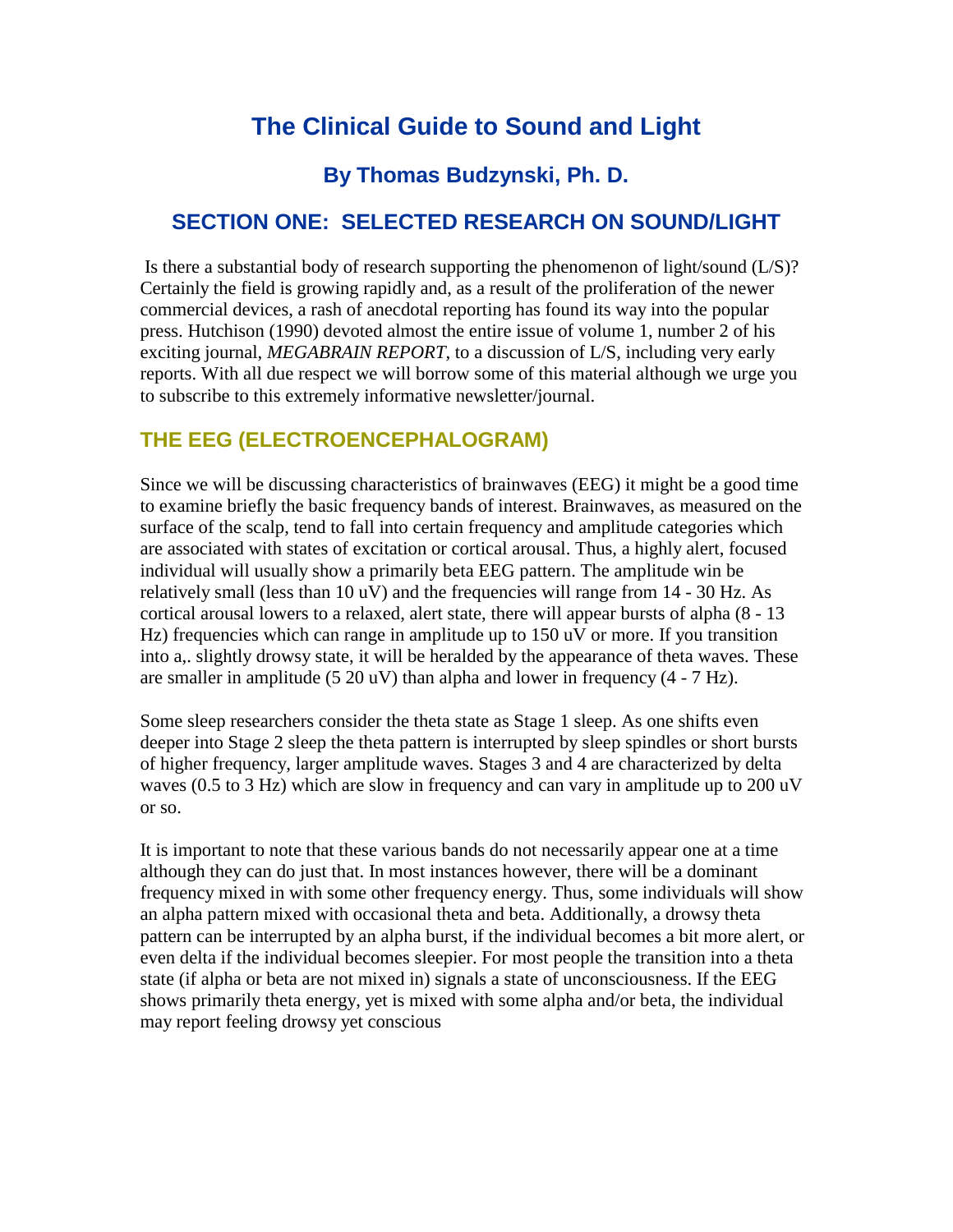#### **EARLY OBSERVATIONS**

As noted by Hutchison, ancient scientists were fascinated by the phenomenon of flickering lights. Apuleius experimented in 125 A.D. with the flickering light produced by the rotation of a potter's wheel, finding that it could reveal a type of epilepsy. Ptolemy studied in 200 A.D. the phenomenon of the flickering generated by sunlight through the spokes of a spinning wheel. He noted that patterns and colors appeared in the eyes of the observer and that a feeling of euphoria could be experienced. French psychologist Pierre Janet, one of the first who reported a "rescripting" procedure (see section on Clinical Considerations), noticed that the patients at Salpetriere Hospital in Paris experienced reductions in hysteria and increased relaxation when exposed to flickering lights.

If flickering lights captured the interest of people hundreds of years ago, then the intrigue of rhythmic sounds predates that by at least a hundredfold. As noted by Hutchison, anthropologist and shamanism authority Michael Hamer stated that, "Basic tools for entering the SSC (Shamanic State of Consciousness) are the drum and rattle." Hamer also observed that drum beat frequencies in the theta EEG frequency range predominated during initiation procedures. Moreover, combinations of rhythmic sound and flickering light were used by the ancients to induce trance.

In the 1930s and 40s scientists such as W. Gray Walter and others used powerful electronic strobe lights and the new EEG equipment to alter brainwave activity producing trance-like states of profound relaxation and vivid imagery. Hutchison notes that Walter's research aroused the attention of a number of artists including the novelist William Burroughs. They developed a flicker device which they ca'led the Dreammachine with which subjects reported dazzling lights of unearthly brilliance and color. From beautiful geometric images that resembled mandalas the display might dissolve into individual images and dramatic scenes like brightly colored dreams.

During the turbulent 60s and 70s interest in ways of producing altered states without drugs proliferated alongside drug experimentation. Alpha EEG feedback by Dr. Joe Kamiya at Langley~Porter Neuropsychiatric Institute in San Francisco helped initiate the age of biofeedback. Others found greater psychedelic-like effects in rhythmic light/sound combinations and numerous nightclubs began using strobes to dramatize the effects of the compelling music for dancing. Scientists continued their investigation of light/sound, examining the phenomena of hemispheric synchronization and EEG entrainment. Jack Schwarz, best known for his demonstrations of conscious mind control over autonomic responses, developed the ISIS, a device which used rhythmic sounds and variable frequency lights in goggles to produce certain mental states. Other contemporary explorers of the L/S phenomenon included Richard Townsend, who in 1973 published a description of a device with goggle-mounted lights for photo entrainment. Seymour Charas, a scientist at City College of New York, in 1974 obtained the first patent on a L/S device, but according to Hutchison (1990), it was never put into production. Breakthroughs in microelectronics in the 1980s enabled a number of inventors to develop various programs of L/S frequency changes and light intensity modulation.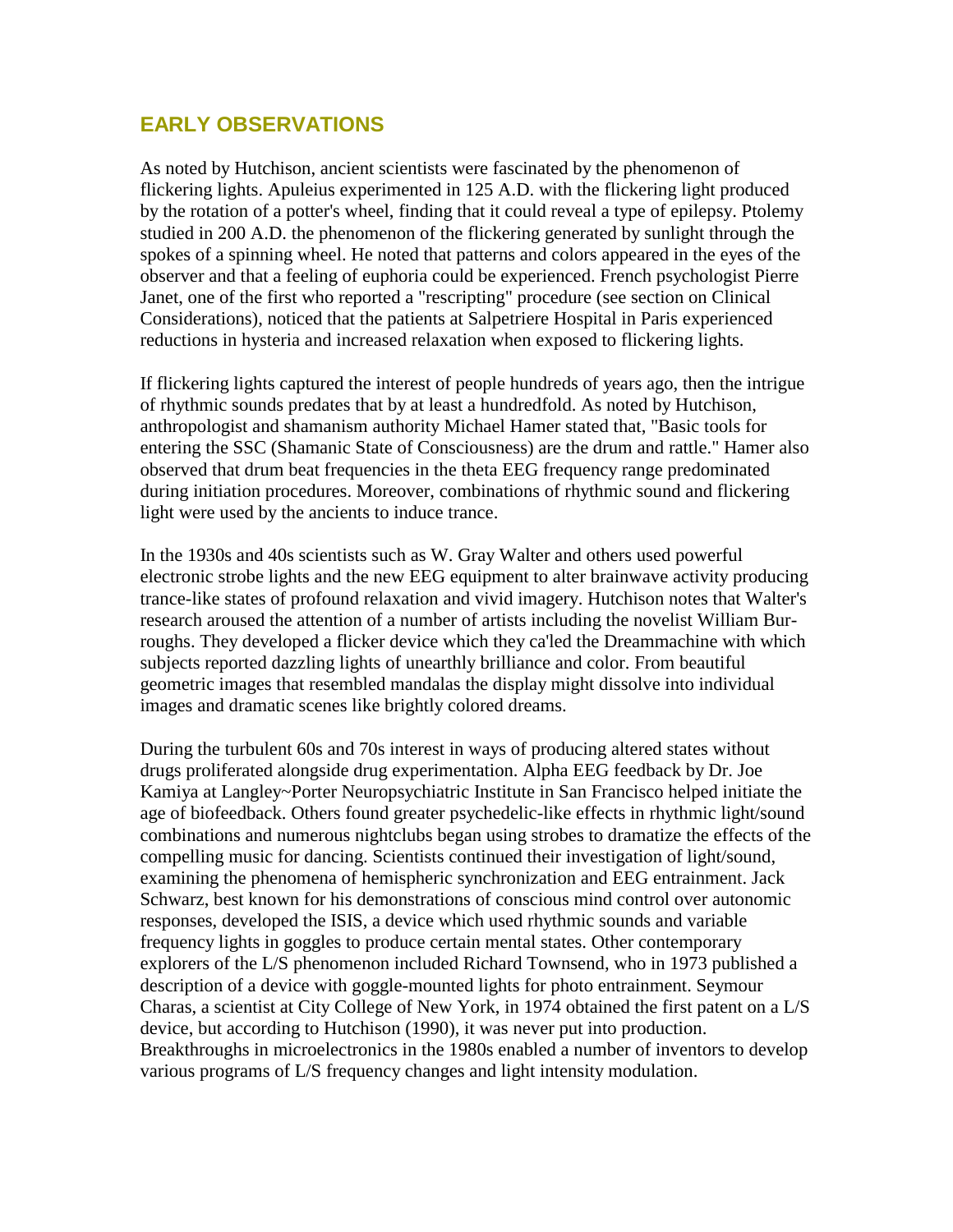## **CLINICAL RESEARCH OBSERVATIONS**

In 1980, at my clinic in Denver, we studied one of the early commercial L/S units, and, as mentioned in Michael Hutchison's book **MEGABRAIN** (1986), we found that use of the unit appeared to enhance hypnotic induction, produced drowsy, hypnagogic-like states (at theta frequencies) and, at times, vivid holographic images. It also served as a facilitator of "unconscious retrieval" during rescripting procedures. Frequencies in the low theta range (3 - 6 Hz) seemed to help elicit childhood memories. These images were used in the next therapeutic session to aid in the uncovering and rescripting of traumatic material.

One procedure that seemed to be useful was to present the client with audiotape suggestions during a L/S session. The audiotape began with subliminal level messaging which gradually increased in volume becoming supraliminal after 10 minutes. Thereafter the messaging continued to increase in volume slowly until reaching a comfortable listening level. Moreover**,** the L/S device was useful in the facilitation of theta EEG during Twilight Learning sessions (see Clinical Considerations section).

N*OTE: At this time (about 1980) 1 did warn about the general use of this technology because of the possibility of uncovering unusually frightening repressed material. This potential still exists, and the user should be aware that in the event such a disturbing revelation surfaces, helshe should seek the help of a competent mental health practitioner in order to help integrate it.* 

Michael Hutchison reported in Megabrain that another clinician who found the L/S devices useful at this time were Dr. Roman Chrucky, Medical Director of the North New Jersey Development Center in Totowa, New Jersey. He found, as we did also, that the machine had a strong tranquilizing effect that lasted 2 or 3 days. He noted as well that the device enhanced hypnotic induction and suggestibility in general. Dr. Chrucky particularly noticed that use of L/S facilitated creative thought.

Dr. Gene Brockopp (1984), a Buffalo, New York medical researcher, found that the L/S device produced dramatic effects in some subjects. He reviewed the related research at that time (the early 80s) which included photic and auditory stimulation of the brain, consciousness and hemispheric differentiation, on EEG patterns and personality variables, and on the behavioral effect of induced stimuli patterns. One of his findings was that coherence of the high frequency EEG pattern is apparently related to increased intellectual functioning. This leads to the conclusion that if the L/S device creates or facilitates coherence it could lead to increased intellectual functioning. Dr. Brockopp also found that when a brainwave state is experienced, learned, and practiced over a period of time, it is resistant to habituation at least in the short term. Hutchison (1986) notes that this may explain why the L/S device seems to have an accumulative effect, so that after a series of experiences with the L/S users seem to find it easier to self-produce the desired brainwave state at will.

As reported by Hutchison (1990), Bruce Harrah-Conforth, Ph.D. of Indiana University completed a controlled study of the MindsEye Plus L/S unit and reported that compared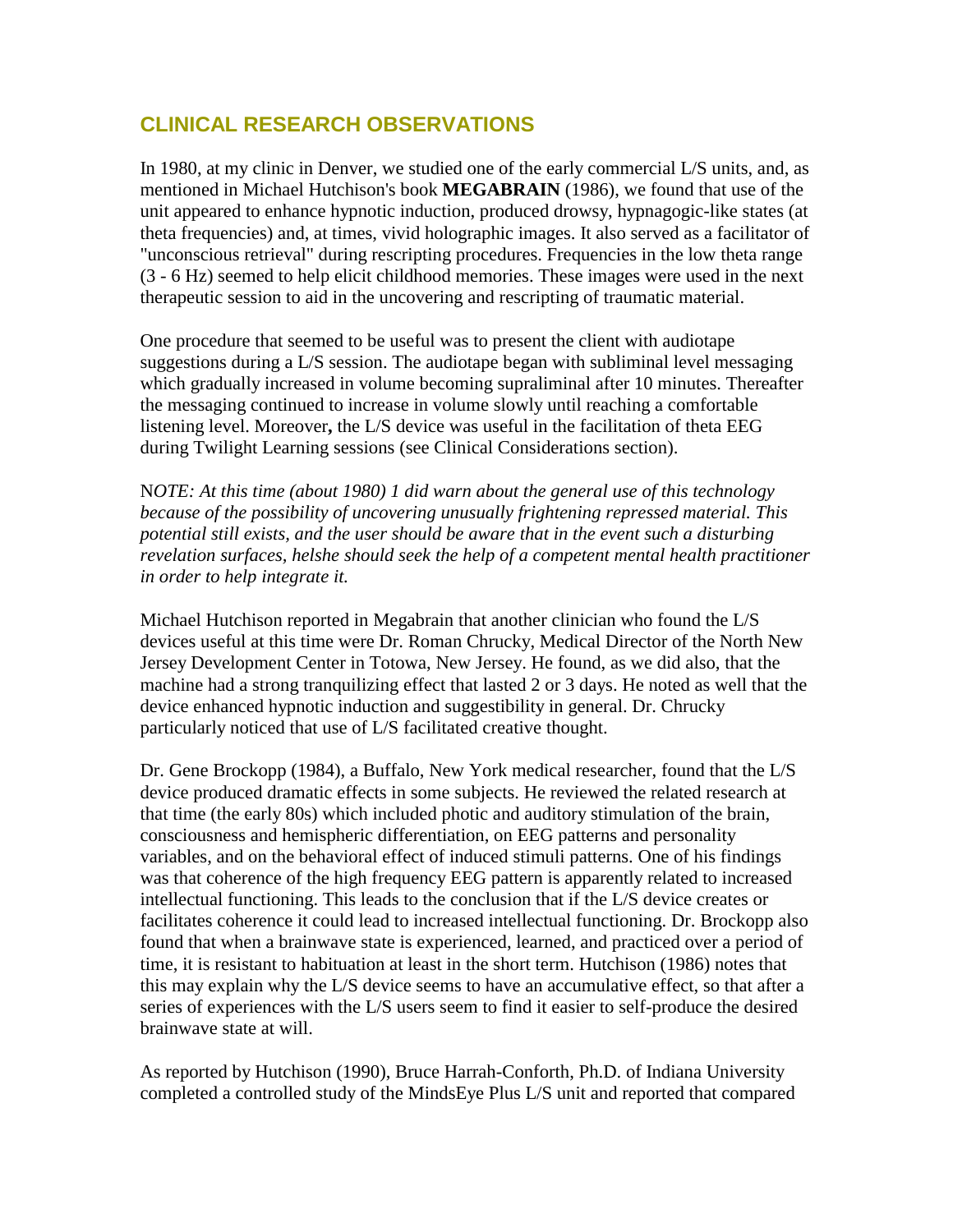to a control group which listened to pink noise, the L/S group showed dramatic alterations in their EEG patterns responding to the frequency of the L/S device. Participants also showed evidence of hemispheric synchronization.

Dr. Harrah-Conforth, in a letter to Megabrain Report (Volume 1, No. 2), writes: "I have little doubt that brain entrainment technology is a highly effective means of inducing changes in consciousness. Brain entrainment, at least within my own research, has shown itself to be virtually foolproof and does indeed facilitate whole brain experiences." Concluding, Harrah-Conforth stated, ". . the early indications are strong that this nowdeveloping technology will profoundly revolutionize both our concepts of, and interaction with, our consciousness . . . The evolution of human consciousness is a tangibly manipulable process. We can control our destiny - . It would appear as though brain entrainment will be among the technoIogies leading the way."

### **PRELIMINARY ADDH (Attention Deficit Disorder Hyperactive) RESEARCH**

At the 1991 AAPB (Association of Applied Psychophysiology and Biofeedback ) Annual Meeting in Dallas, Texas, Harold Russell, Ph.D. reported on new research that showed that L/S at beta frequencies (18 -21 Hz) appeared to improve the cognitive functioning of ADDH (Attention Deficit Disorder -Hyperactive) children. These children show greater than normal amounts of theta energy and less than normal beta frequency energy in the EEG. Moreover, Dr. Russell had noted the research of Dr. Marion Diamond who, in her book "Enhancing Heredity," (1988) showed that sensory stimulation of the brain of rats increased dendritic growth. These changes can occur in all ages of animals from embryonic to very old.

Russell and his associate John Carter found that training of the lower performing cortical hemisphere of students showing greater than 10 point differences in Verbal and performance scores of the WAIS I.Q. test improved performance significantly. Thus, if a student showed a lower Verbal score and was given stimulation with primarily beta frequencies over the left hemisphere, he would improve significantly on this subscale after 40, 30 minute training sessions. In contrast, a child with a lower score on the Performance score would, when trained with L/S into the right hemisphere, improve on this scale. Training on the higher performing hemisphere did not result in any increase in performance on that scale. The children also used a relaxation audiotape at home each night.

Russell concluded that perhaps the L/S stimulation could be combined with actual EEG biofeedback training to teach ADDH children to selfregulate appropriate brainwave states.

## **EEG BIOFEEDBACK AND SUBSTANCE ABUSE**

The report of Russell above is indicative of a general renewal of interest in control of EEG rhythms. In the areas of biofeedback, brain mapping and L/S there are applications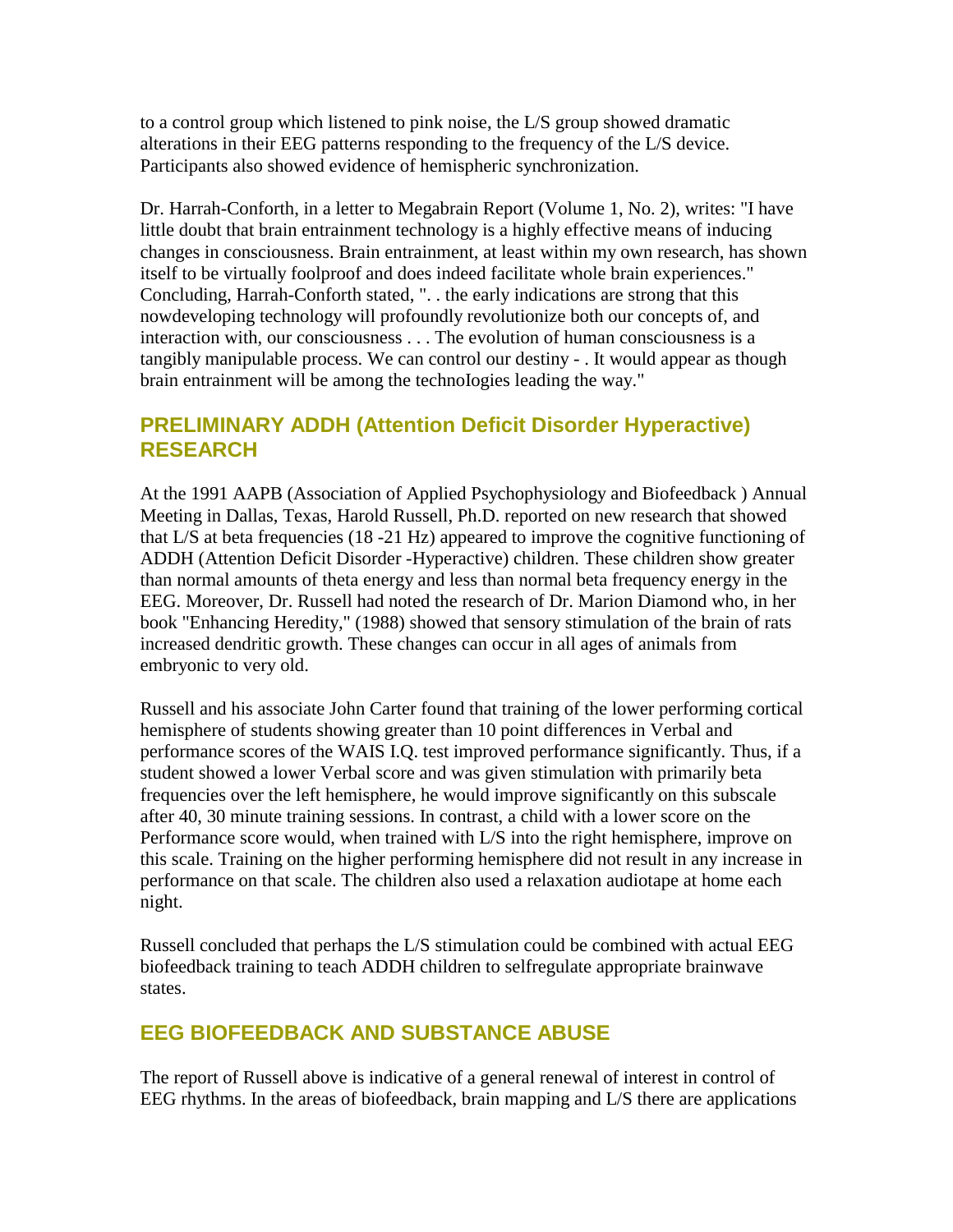to epilepsy, learning disorders and substance abuse, to name a few. Ile study of Peniston and Kulkowski (1989) is illustrative of one of these. The researchers compared a group of alcoholics who received alpha/theta brainwave biofeedback training and verbal and visual self-programming to nonalcoholic and traditionally treated controls. The biofeedback group received 8 - 30 minute sessions of peripheral temperature biofeedback prior the BWT (brainwave feedback training) which consisted of 15 - 30 minute EEG alpha/theta sessions. It was believed that the skill of hand (and foot) warming would facilitate the appearance of theta in the EEG. Participants in this group were also instructed in autogenic training. After this the BWT began and was presented 5 days a week for 3 weeks. Finally, participants were instructed in the to be visualized abstinence/alcohol rejection scenes. According to Peniston and Kulkowski, they were also instructed in "imageries of increased alpha rhythm amplitude and scenes of the normalization of their personalities." Having acquired the skill of entering the theta state the participants could now "sink down" into it, taking the imaged scenes with them.

The BWT group showed significant increases in percentages of EEG record in alpha and theta rhythms, and increased alpha amplitude. Participants from this group showed sharp reductions in self-assessed depression compared to the control groups. A 13 month follow-up indicated sustained prevention of relapse in alcoholics that completed the alpha/theta and reprogramming training.

Several groups of researchers have studied the phenomenon of decreased alpha energy in alcoholics and even the sons of alcoholics. After an alcohol challenge they are likely to show an increase in the amount of alpha waves. Peniston and Kulkowski note that these findings suggest that at least some persons with a predisposition to the development of alcoholism are characterized by deficient alpha activity. Furthermore, these individuals may be especially vulnerable to alcohol's effects if drinking enables them to attain a reinforcing psychological state associated with increased alpha activity. In other words, alcoholics and even sons of alcoholics, would appear to have cortical overarousal in, the sober state. Apparently, this arousal level of the brain is lowered toward a more normal state by the ingestion of alcohol. The appearance of increased amounts of alpha signals this decrease in cortical arousal from the usual beta state. In other words, beta is decreased, alpha increased.

If cortical hyperarousal is the core physiological reason why some alcoholics tend to drink, then perhaps *L/S* training at alpha frequency might be of assistance in relapse prevention with these individuals.

#### **PHOTIC STIMULATION AND IMAGERY**

Richardson and McAndrew (1990) investigated the relative effects of photic stimulation on induced imagery. Frequencies of 6, 10, and 18'Hz were applied to 40 female undergraduates, half of whom were selected because they had a habitual interest in their own internal states, and half because they had no such interest, as defined by the Private Self-Conscious Scale (PSC). The study showed that more complex images were reported under the 6 and 10 Hz conditions rather than the 18 Hz. However, the greatest amount of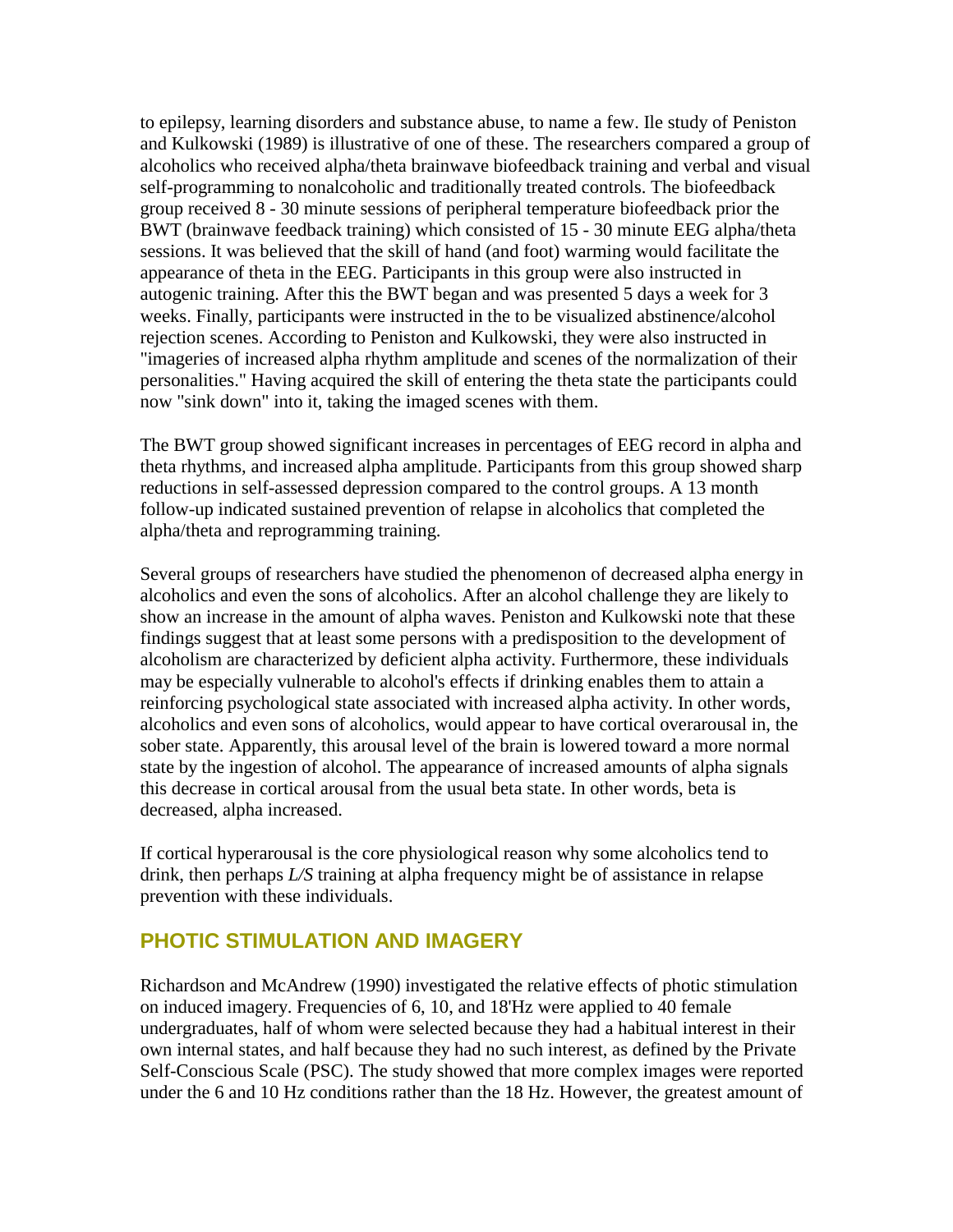imagery was generated at 6 Hz. Moreover, the high PSC group produced more imagery than the low PSC people.

Somewhat earlier, Glickson (1986-87) exposed 4 male subjects to photic stimulation at frequencies of 18, 10, and 6 Hz. Two of the subjects experienced an ASC (altered states of consciousness) which was defined by Glickson as a state in which the subject notes a qualitative shift in the normal pattern of mental functioning. During the ASC these two subjects reported visual imagery induced by the photic stimulation and exhibited a driving response to the 10 Hz; signal. Glickson also reported some interesting and tentative conclusions:

1. Alpha persistence is Incompatible with visual imagery, and

2. It is the *change* in alpha activity (eg., by driving) and not the alpha activity itself that is conducive to an ASC.

3. The appearance of visual imagery is neither necessary nor sufficient to indicate the experience of an ASC; and

4. If a driving response is not elicited, the subject will not experience an ASC.

5. If a driving response is elicited to photic stimulation at 10 Hz, an alpha experience may be induced; and

6. The change in alpha activity is conducive both to visual imagery and to the induction of an ASC.

7. Only a partial success was obtained in attempting to drive the EEG at 6 Hz, causing Glickson to conclude that induced ASC is specific to the 10 Hz; driving stimulus.

8. One subject reported tactile effects when stimulated at 6 Hz even though a driving response was not elicited. Walter and Walter (1949) reported cutaneous sensations (tinglin& pricking) and emotional ex periences at 6 Hz.

## **HEMISPHERIC COHERENCE AND PHOTIC STIMULATION**

A question often asked is whether or not the use of photic or *L/S* stimulation affects hemispheric coherence. This term refers to the degree to which the left cortical hemisphere dominant EEG frequency is in-phase with the right cortical hemisphere dominant EEG. A number of researchers have noted that in normal individuals during attentive behavior the coherence of the EEG does increase. Donker, Van Leeuwen and Wienke (1978) showed that with photic stimulation coherence of the alpha rhythm at 10 Hz was higher in normals than in patients with a diagnosis of epilepsy. This data also indicated that the highest coherence was found in occipital locations, whereas the parietal and temporal regions showed a nonsignificant degree of coherence.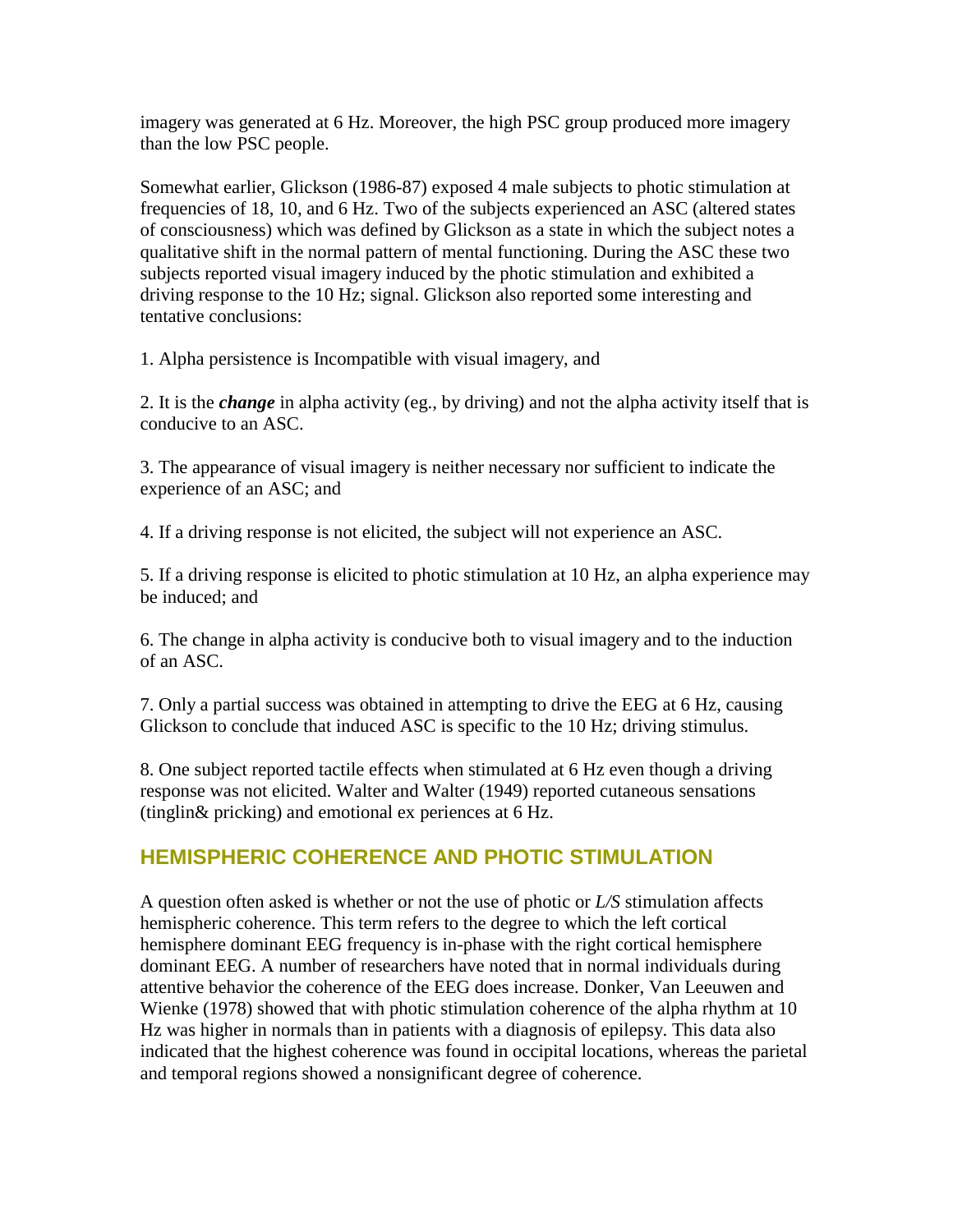Earlier, Hoovey, Heinemann and Creutzfeldt (1972) had found a considerable variation of phase coherence in the alpha rhythm. They also found that the degree of phase coherence was closely related to the interhemispheric amplitude coherence of single alpha waves, and both values showed a considerable inter-individual variability. From these results one would conclude that the brain does not ordinarily exhibit a high degree of coherence. The Donker, et al research noted above however does suggest that photic stimulation may increase the coherence, at least in the occipital region.

## **The Alpha Generators**

Hoovey, et al devoted a portion of their discussion section to a discourse on whether or not the brain contained two separate and independent alpha generators. Apparently, Adrian and Yamagiwa (1935) had assumed two independent generators in the two hemispheres. Bremer (1958 ab) proposed that the alpha rhythms were not only coupled subcortically but also through the corpus callosum. Later animal studies, however, showed that the synchronization of the two hemispheres was not significantly affected by section of the corpus callosum. In humans, the agenesis of the corpus callosum did not reveal a larger right-left desynchronization than in normals. It was concluded that the corpus callosum. has little to do with interhemispheric synchronization. Hoovey and Creutzfeldt (1972) felt that their results indicated that indeed the **alpha** generators were not independent and that the degree of interhemispheric coupling showed individual differences. They stated that, "It seems as if the subcortical alpha generators have a sensor which prevents alpha waves in the hemispheres from being desynchronized by more than 20 msec. If such inter-hemispheric differences are reached, a mechanism is activated which "pulls" the two generators back into phase."

One might conclude from these studies that cerebral coherence of both the phase and amplitude of the EEG varies with location and band. Occurring primarily in the EEG within the alpha band and in the occipital region, it can be increased through photic driving.

### **BINAURAL AUDIO STIMULATION**

Is it really the case that EEG entrainment can be obtained with sound alone? In fact, there are some very good data and references in a recent Doctoral dissertation by Foster (1990).

Foster makes a distinction between the techniques of biofeedback and binaural beats in the manipulation of alpha EEG. He states that, "Alpha brain wave biofeedback is considered a consciousness self-regulation technique while alpha frequency binaural beats stimulation is considered a consciousness management technique." He also notes that, "... both techniques could be considered to contain components of both self-regulation and management of consciousness."

The existence of research on the phenomenon of binaural beats is well documented (see Oster, 1973), Foster notes that the application of binaural beat stimulation as a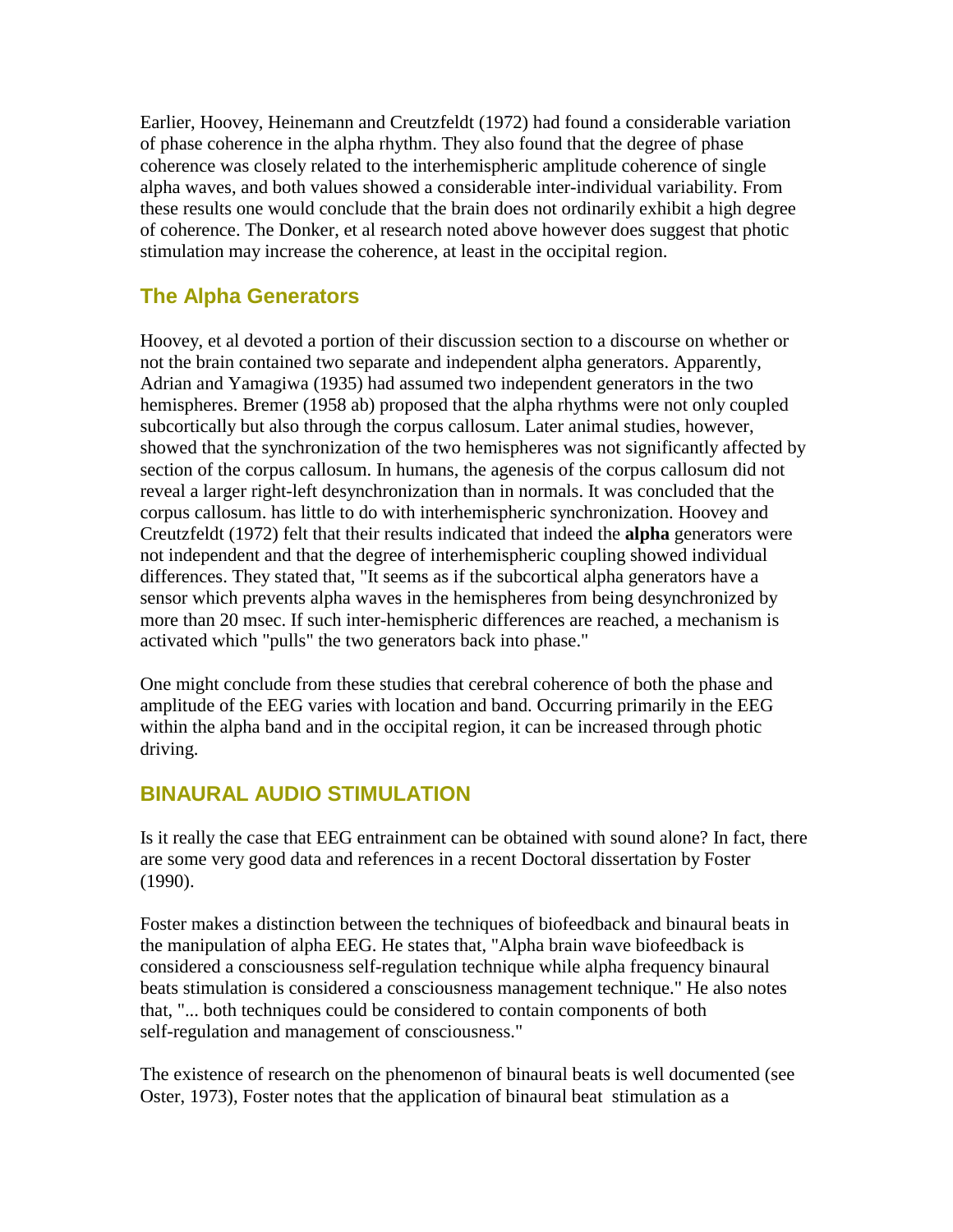consciousness management technique has received little attention except for a small number of researchers (Atwater, 1988).

## **The Origin of the Experience of Binaural Beats**

We know that the experience of putting a given frequency tone in one ear and a slightly different tone in the other is that of hearing a third tone which is the difference in frequency of the two tones. Thus, putting a 200 Hz tone in one ear and a 210 Hz tone in the other would cause one to perceive a 10 Hz "beat" tone. Foster states that this is due to, "...an auditory brainstem response which originates in the superior olivary nucleus of each hemisphere. The beat results from the interaction of **two afferent auditoxy**  impulses, originating in opposite ears, below 1000 Hz; and which differ in frequency between one and 30 Hz." The difference tone is experienced as the two waveforms flow in and out of phase within the superior olivary nuclei.

The first reported use of the auditory effects of binaural beats, as detailed by Oster (1973), occurred in 1839. The originator was H. W. Dove, a German researcher. Today, the binaural beat phenomenon is employed by a number of audiotape manufactures as a way of producing certain relaxed states in the listener. Foster examined, as part of his dissertation study, the degree to which these binaural beats at alpha frequency could result in an increase in alpha. He found that the binaural beats did indeed produce an increase in the occurrence of alpha however, **another group which heard artificially**  produced surf sounds also showed a comparable increase in alpha. These two groups did not differ significantly. Subjects did find that they seemed to be able to increase alpha more by concentrating on the binaural beat.

### **BRAIN ASYMMETRY**

In recent years there has been a resurgence of interest in brain asymmetry. This research may have important implications for the L/S field. This parameter, as used in these studies, refers to differences in EEG energy within certain bands between the left and right hemispheres. One of the principal investigators in this area of interest is Richard Davidson. We will take a quick look at some of his exciting studies.

**Frontal Brain Asymmetry Predicts Infants' Response to Maternal Separation**: The EEG as recorded from the left and right frontal and parietal scalp regions of 13 normal 10 month-old infants showed greater activation of the right frontal area in infants that cried during a brief period of maternal separation. Infants that did not cry showed significantly less activation over this region (Davidson & Fox, 1989). *Conclusion: Frontal EEG activation asymmetry may be a state-independent marker for individual differences in threshold of reactivity to stressful events and vulnerability to particular emotions.*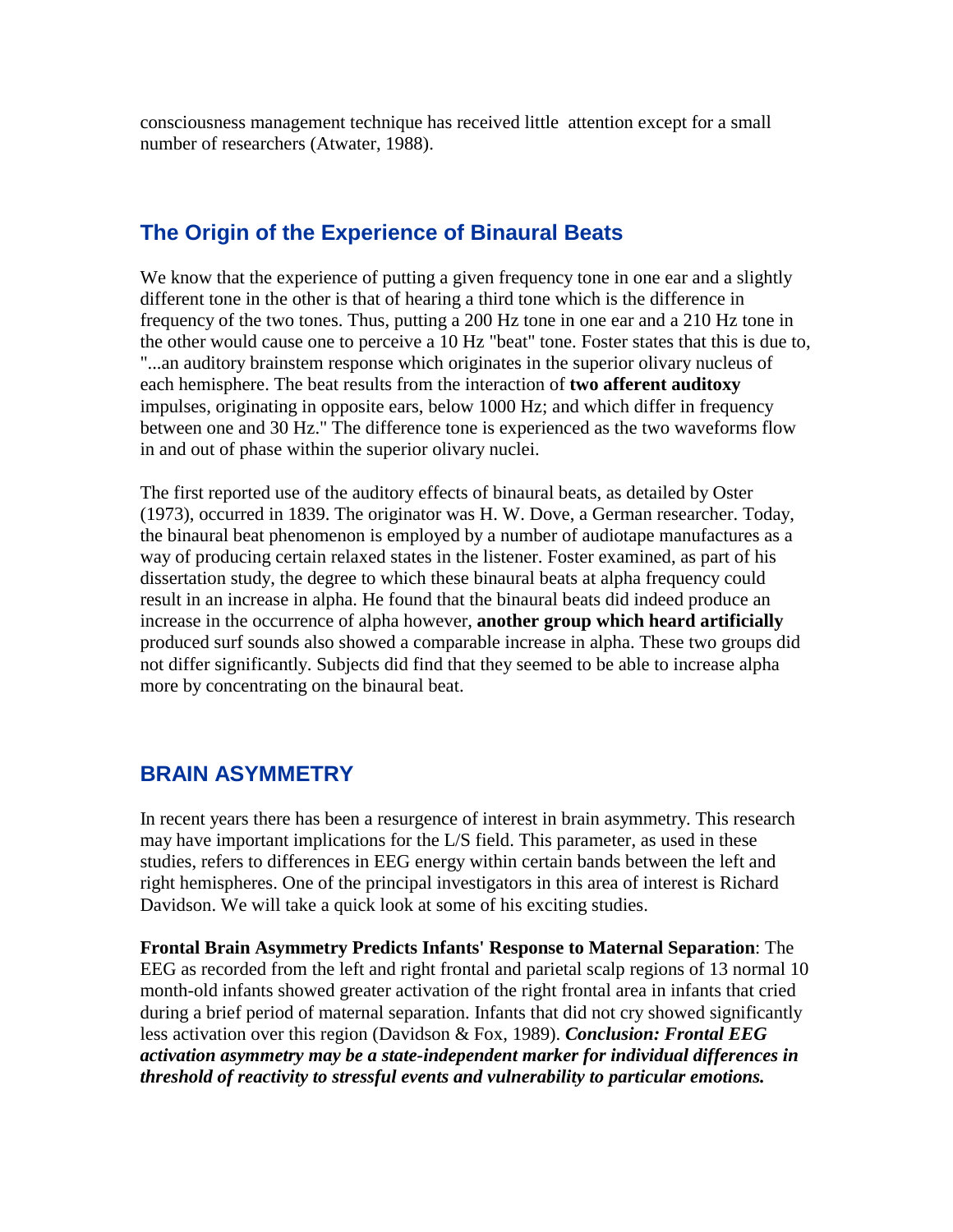**Approach-Withdrawal and Cerebral Asymmetry**: Scalp EEG measures of activation were found to be associated with the facial expressions of approach-avoidance. Disgust was found to be associated with right-sided activation in the frontal and anterior temporal regions compared with the happy condition. In contrast, happiness was accompanied by left-sided activation in the anterior temporal region compared with the disgust condition (Davidson, Ekman, Saron, Senulis & Friesen, 1990).

**Can Brain Asymmetry Predict Emotional Response to Films?** The answer to this question is YES. Resting alpha power asymmetry in the left/right frontal areas significantly predicted self-reported global negative affect in response to film clips eliciting positive and negative affect (Tomarken, Davidson & Henriques, 1990). *Conclusion: Resting anterior asymmetry may be a state-independent index of the individual's predisposition to respond affectively.* 

#### **Can Brain EEG Asymmetry Discriminate Previously Depressed and Healthy**

**Control Subjects?** This study showed that previously depressed (normothymic) individuals had less left-sided anterior and less right-sided posterior activation (i.e., more alpha activity) than did never depressed subjects. The previously depressed subjects had no history of pharmacological treatment and did not differ from the controls in emotional state at the time of testing (Henriques & Davidson, 1990).

Conclusion: The pattern of anterior and posterior asymmetry in the previously depressed subjects is similar to that found in acutely depressed subjects and suggests that this may be a state-independent marker for depression.

AN OVERALL COMMENT: New technology such as the EEG "brainmappers" (Neurosearch 24, BEAM, etc.) that precisely quantify and convert surface EEG signals into topographic, Fourier and other pictorial displays will help detail exactly what effects are occurring in the brain during L/S stimulation. The important question that still needs a more definitive answer is what effect L/S really has on the brain in terms of entrainment and coherence enhancement.

## **SECTION TWO: CLINICAL CONSIDERATIONS OF LIGHT/SOUND**

#### **GENERAL**

What can L/S do for the clinician in the behavioral medicine, psychological or psychiatric setting? One can look at this question from at least three models of therapy. The behavioral model would say that L/S can be used to calm or relax the client and thus reduce stress. The cognitive model would say it helps optimize cognitive functioning. A more psychodynamic model would predict that L/S can open a window to the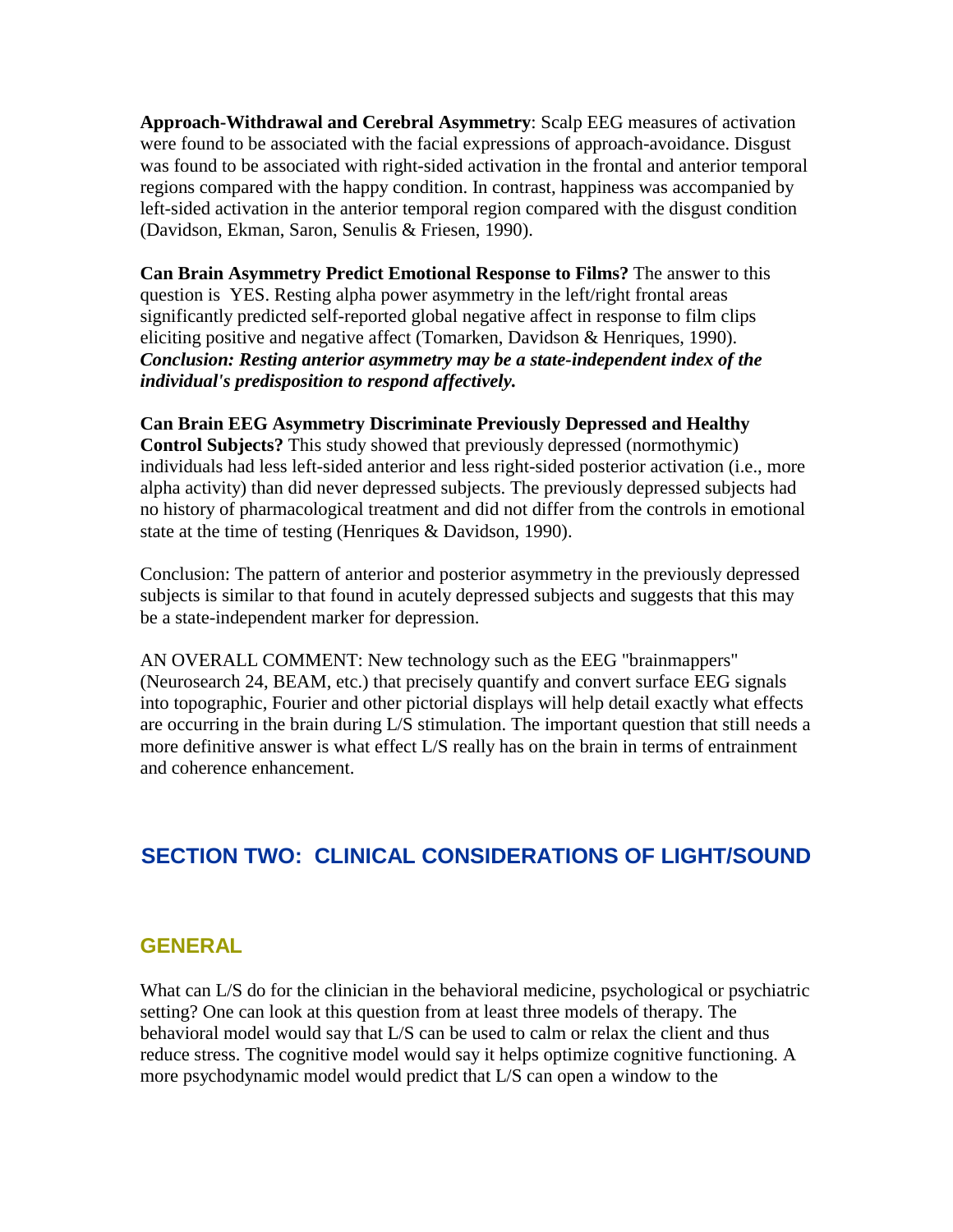unconscious. Perhaps one could also consider the transpersonal model which would see the L/S device as a means for producing unusual states of consciousness.

In the clinical setting the L/S device is used to:

1. Relax clients who may be so agitated that they have difficulty concentrating on a task like biofeedback. The biofeedback can still serve as a physiological monitor.

2. Shape the EEG toward a more optimal pattern for imagery.

3. Entrain the EEG in preparation for Twilight Learning.

4. Produce a positive experience (and possible endorphin increase) in depressed clients (Try the Kaleidoscope program).

5. Provide an optimal brain/body state for hypnosis.

6. Provide an optimal mind/body state for the presentation of preconscious (subliminal) process audiotapes.

7. Provide an optimal state for creativity.

8. Decrease EEG dominant frequency for the purpose of regressing to and the recalling of childhood traumatic memories.

9. Explore different experiential or meditative states with those clients who may be seeking such a transcending experience.

10. Increase EEG frequency in certain types of hyperactivity and Attention Deficit **Disorders** 

## **RELAXATION WITH L/S**

How do you get a tense client to relax in the clinical setting, without drugs? Obvious answers are that you use biofeedback, various relaxation training procedures such as Autogenic Training or Progressive Relaxation, meditation, or stretching. However, a good number of very tense clients can be calmed simply through the intrigue of the L/S presentation. The unique quality of the brilliant visual display and the compelling sound often rivet the attention of the client when first exposed to the US. Because of the excitement usually engendered upon first exposure to L/S the client should be forewarned that there will be a first stage of fascination with the display before a second stage of deep relaxation develops.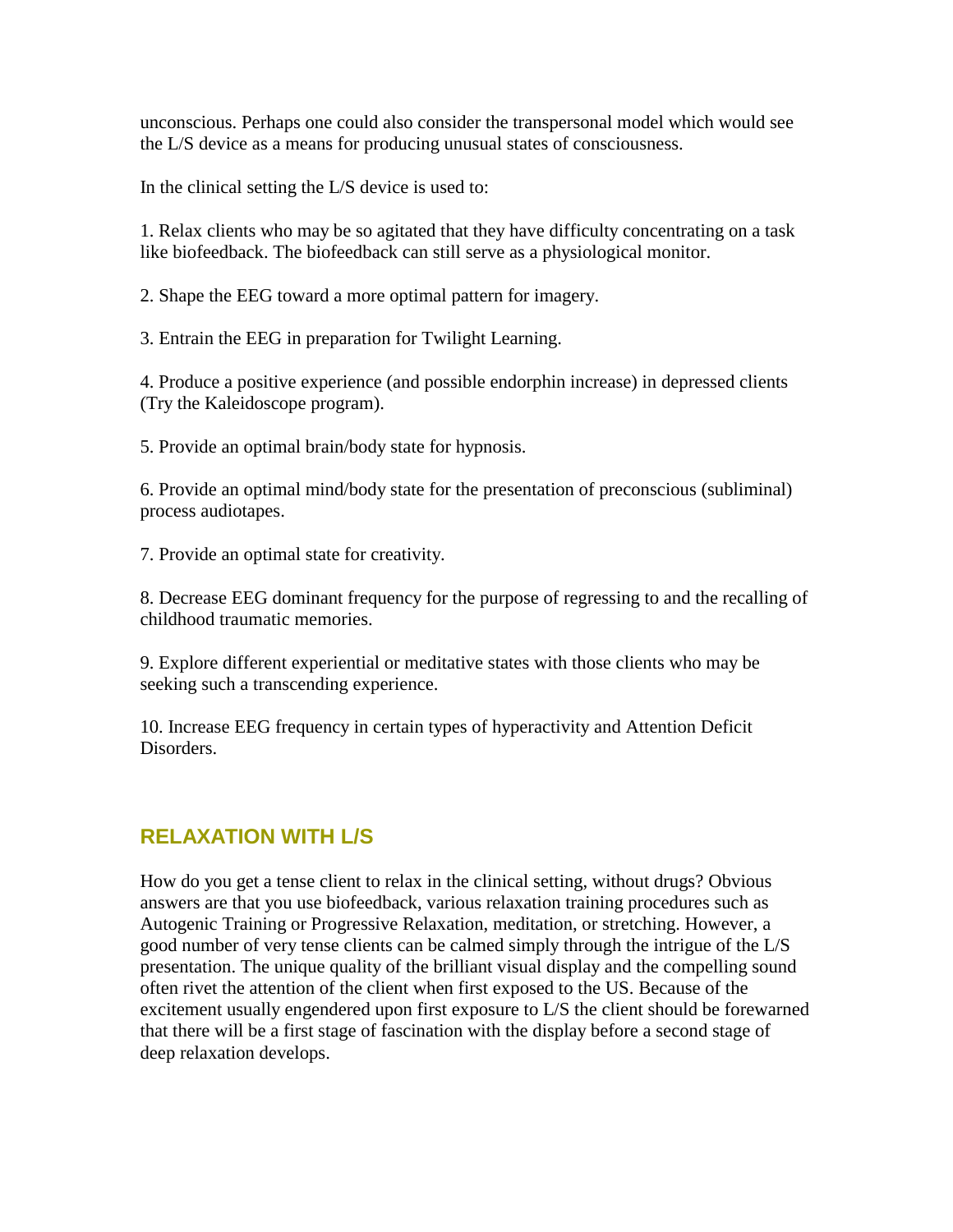Please note that a small percent of people may find the first exposure to L/S to be slightly aversive. This usually manifests as a feeling of being overwhelmed by the display and may be accompanied by dizziness and possibly nausea. Obviously the L/S technology is not recommended in these cases.

Caution: all clients must be carefully prepared for exposure to S/L in the clinical setting. This is especially important if a high trust level between therapist and client has not yet been established. Each client brings to the clinical setting his or her own (usually unstated) expectations about the therapy or training that will occur. It is the therapist's job to elicit these expectations and to bring them in alignment with the focus of his/her clinic, or at least, in this instance, with the L/S procedure. The success of a technique such as L/S is extremely sensitive to the polarity and degree of the user's expectations. Perhaps a good rule of thumb is to give the client a truthful yet very positive "set" for the most unusual experience that is about to unfold. (See Ian Wickramasekera's excellent text, CLINICAL BEHAVIORAL MEDICINE (1988) for the best discussion of this issue).

### **What L/S Parameters?**

A good general rule of thumb for the choice of an L/S program for producing deep relaxation from a starting state of high cortical arousal, would be one which would present a starting frequency of beta (say 13 or 14 Hz) which would ramp down (gradually changing frequency in a decreasing direction) to "slow alpha" (8 Hz), stay them for the main duration of the session, and then ramp up to a moderate, relaxed alpha (10 Hz) A program that would ramp down into the theta range (4 -7 Hz) could also be used, but theta states are used primarily for reaching unconscious process.

NOTE: The special states created by the L/S are ideal for the absorption of positive suggestions as presented through audiocassette format. Hypnotic, preconscious process, relaxation, soothing music of nature sounds, or combinations of the above have superior impact during L/S stimulation.

### **WILL CHANGING BRAINWAVE FREQUENCY PRODUCE CHANGES IN MUSCLE AND AUTONOMIC RESPONSES?**

The answer is a qualified *yes*. Qualified by virtue of the fact that there are great individual differences in the degree of correlation between the EEG and the muscle and autonomic responses during waking states. At high arousal and at low arousal the degree of correlation increases. However, in general, decreasing the EEG frequency does produce a relaxation response. Moreover, driving the EEG toward the low alpha and then theta does seem to produce a change in consciousness. Specifically, most individuals win experience a quieting or slowing of conscious thought process as their dominant alpha frequency decreases.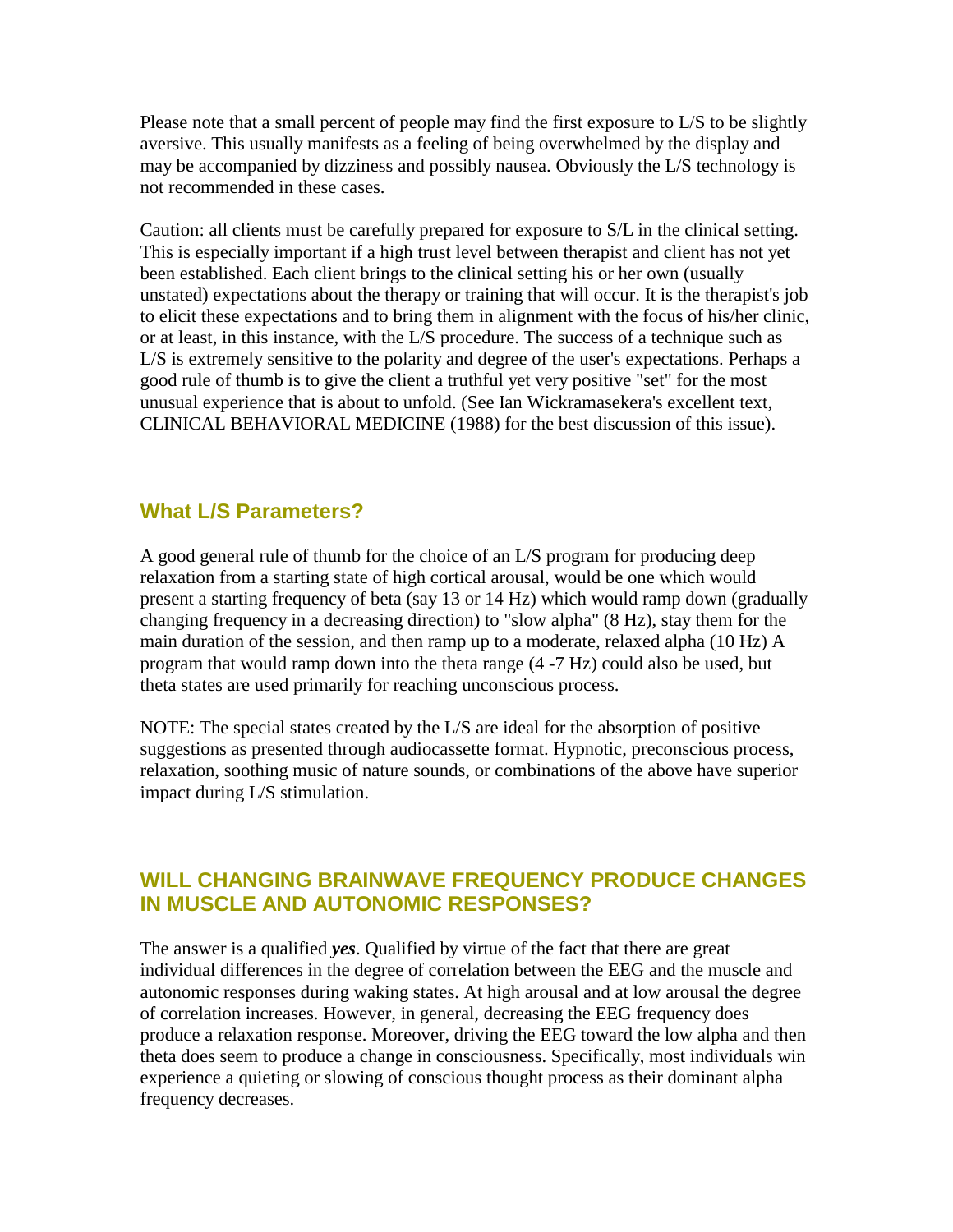Certain individuals may exhibit what is called a "guardian" response. This refers to the maintenance of one or more of the physiological responses at a high level of arousal while other responses decrease toward a deepening relaxation state or low arousal. Thus, the client maintains a full measure of consciousness as certain of the physiology relaxes. The guardian response(s) appear most often in those individuals who, on some level, fear the loss of critical screening as arousal lowers. For these individuals a deepening of the relaxed state means an increased vulnerability and possible harm. **NOTE**: **Such individuals can offer resistance in a number of ways:** 

1. Showing a guardian response.

- 2. Sudden twitches or myoclonic jerks.
- 3. Sudden feelings of panic ("I felt closed-in.")
- 4. Laughter

5. Maintenance of primarily beta EEG frequencies even as the L/S frequency ramps downward; or, on a slightly deeper level, maintaining dominant alpha frequency as the L/S changes to theta.

6. Feeling a sudden nausea or other aversive physical symptoms.

7. Intermittent verbal comments.

8. Complaints about some aspect of the L/S, the chair, or some other aspect of the immediate environment.

- 9. Making derisive comments about the procedure.
- 10. Unusual itching or painful sensations.
- 11. Experiencing frightening imagery from within.
- 12. Need to go to the rest room after the session has begun.
- 13. Having guilt or fear because of certain religious beliefs.
- 14. Having a racing mind or compelling, intruding thoughts.

### **3. OVERCOMING RESISTANCE**

Each resistant individual brings her/his own unique reasons for the fear of letting go. These reasons may vary from traumatic early experiences (e.g., a frightening ether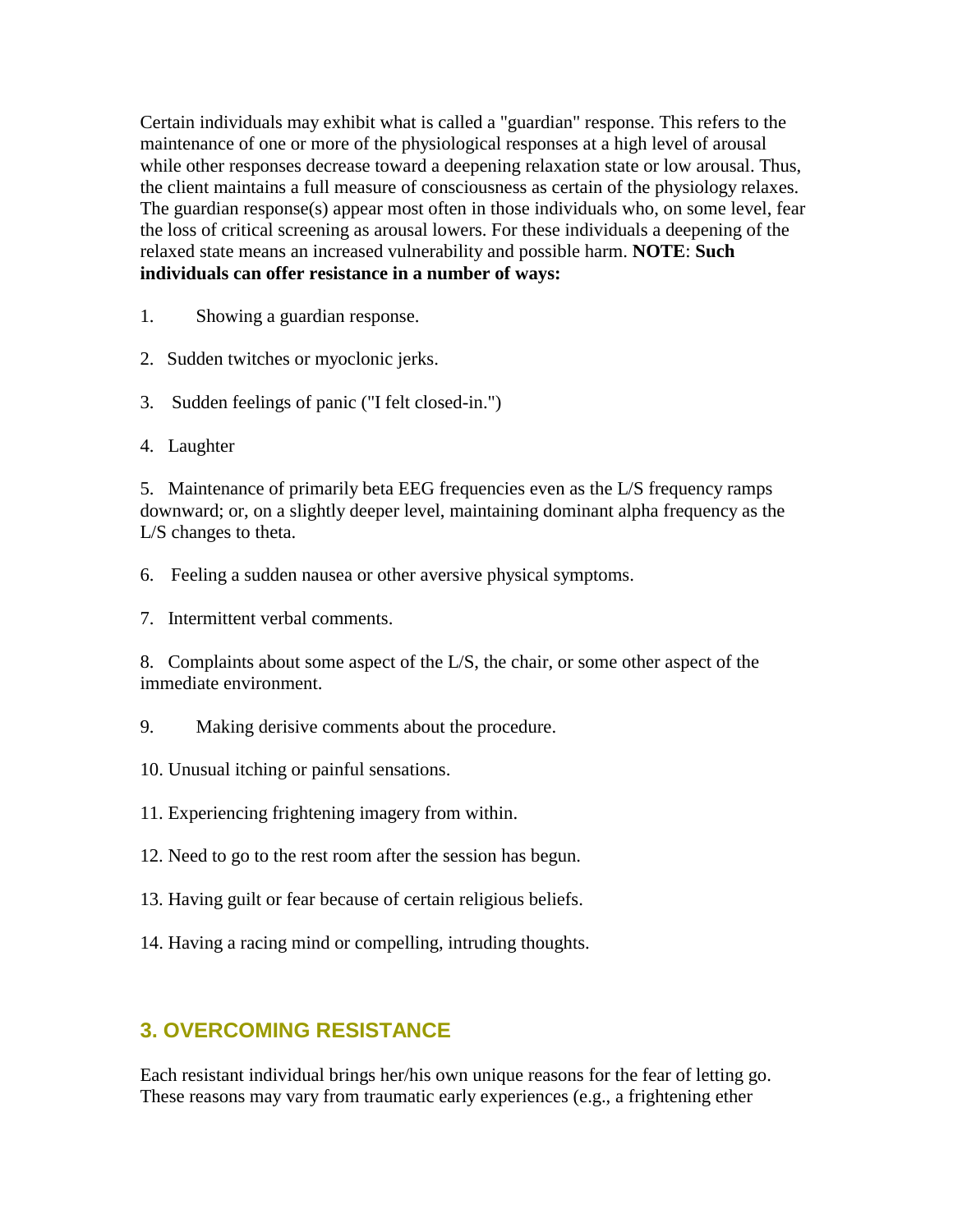anesthetic as a child ("I can't breathe"!) to early sexual abuse ("He would wait until I was asleep"). Some of these fears may be accessible to conscious processing and, if so, they can be addressed in the clinical setting. A good question to the client is, "Can you remember an earlier situation when you felt like this?" If the answer is "no" it may be that the traurna(s) or reasons have been forgotten or repressed. Often the forgetting process is one of the mind's, defenses against reliving painful memories.

**Unconscious Resistance:** When the client experiences an inability to relax and cannot explain why, it is very possible that early childhood trauma may have occurred. The client should always be encouraged to try to relax, With the permission to tense certain muscles or even take off the eyepiece for a short while the client will usually feel more secure and willing to attempt relaxing in this situation. After a few "interrupts" most clients settle down and allow the L/S stimuli. to "take them" to deeper levels.

NOTE: Individuals who at first have unconscious resistance may, upon relaxing deeply, encounter certain of the material which has emerged from the unconscious realm. This material will need to be integrated or it may result in increased anxiety or depression. It is helpful to encourage the client to be aware of such emerging material whether in felt negative emotions or in dreams, or manifested in unusual behavior. Some of this formerly repressed material may need to be "rescripted" and this procedure will be covered later. There are a number of therapeutic procedures for dealing with the emergence of repressed material. These range from counseling to long-term psychoanalysis. A relatively new process called "rescripting" will be described later.

### **THE THETA OR "TWILIGHT" STATE**

In his POETICS Aristotle used the term "psychogogia" to describe the state of the spectator in the theater whose mind is "enthralled," "entranced," "absorbed," and "transported." This state of fascination is, according to Mavromatis (1987), one in which the representational system is fully engaged, and the individual cannot maintain salient qualifying 'meta-cognitions", that is, thoughts about the primary representation, such as 'this is only my imagination' or 'this is not really happening."'

When clients begin to slip into theta  $(4-7 \text{ Hz})$ , and especially when there are no beta or alpha frequencies mixed with the theta, most people lose consciousness (even though they may not admit it if asked, "Were you asleep?" most will say, "No, I was just thinking." However, if they are questioned carefully about the content of the thought process they will either say that they don't remember, or, that it had a "live-in" quality). Officially, they had entered stage 1 sleep, sometimes called the twilight state of the hypnogogic (from the Greek hypnos = sleep, and agnogeus = conductor or leader) state. while this state has many uses it is not necessary to go this deep for the purpose of training deep relaxation skills.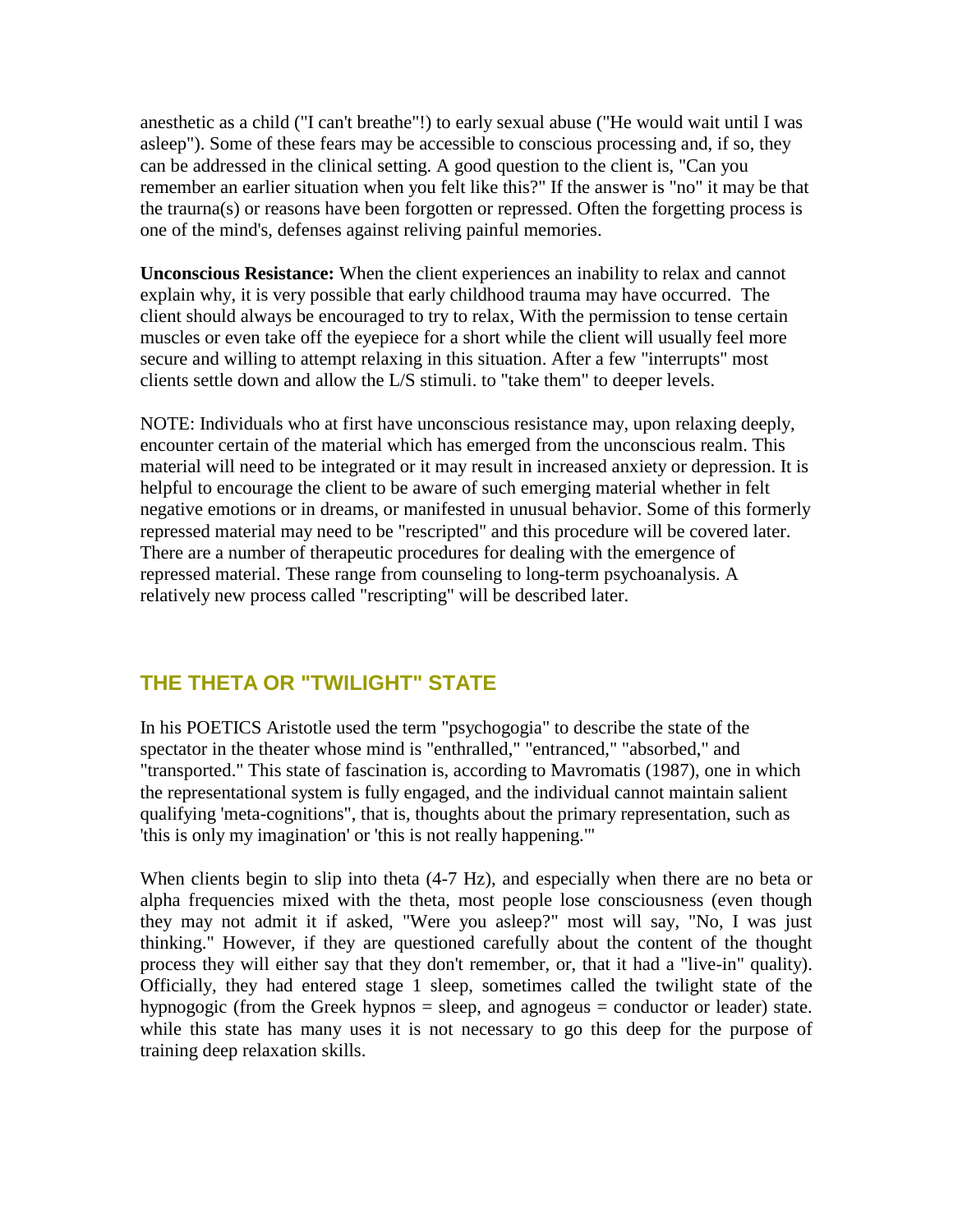### **Early Ideas on the Theta State**

Over the millennium human beings have placed special meaning in the cognitions characteristic of the twilight, theta or hypnagogic state. Shamanistic and other primitive ceremonies often included procedures designed to produce these states. It was believed (and still is in certain cultures) that the dreamlike images elicited in the twilight state allowed the dreamer to foretell events, instruct as to healing procedures, and give important Information that could not have been gained in any conscious manner.

Mavromatis notes that in the third century AD, lamblichus "the divine," writing on "Godsent" experiences and the conditions under which they take place, referred to a condition between waking and sleeping during which voices are heard by us and sometimes "a bright and tranquil fight shines forth" (1895). In the 18th century Swedenborg reported his hypnagogic experiences and even detailed ways of inducing them (1950).

### **HYPNAGOGIC IMAGES**

It has long been observed that spontaneous imagery, however fleeting, often arises from the twilight state. Scientists and clinicians argue over the meaning of these hypnagogic visions. There does seem to be a rather large amount of anecdotal data supporting the idea that these images spring from the unconscious (rather than being simply random phenomena) which reflect important and possibly unresolved areas of conflict or problem solving, albeit on the unconscious level.

These evanescent images often resemble static photographic stills which have a vivid, live-in quality. Green, Green and Walters (1971) noted four main characteristics of hypnagogic images: vividness, independence of conscious control, originality, and changefulness (see Stoyva (1973) for an excellent discussion of the conditions contributing to the hallucinatory phenomena characteristic of this state). Are *they the "stuff' of creativity?*

A number of famous individuals from the fields of science, music, literature and art have credited the imagery produced during the twilight state for creative solutions or inspiring thoughts. Koestler (1964), in recounting many examples of this phenomenon, concluded that the temporary relinquishing of conscious controls liberates the mind from certain constraints which are necessary to maintain the disciplined routine of thoughts but may become an impediment to the creative leap; at the same time other types of ideation on more primitive levels of mental organization are brought into activity."

In their laboratory at the Menninger Foundation Elmer and Alyce Green and Dale Walters have for years studied the relationship between twilight states, brainwave activity and creativity. For example, in one experiment the EEG patterns of three demonstrably creative individuals (a professor of physics, a psychiatrist, and a psychologist), were recorded as they maintained a reverie or twilight state which they associated with creative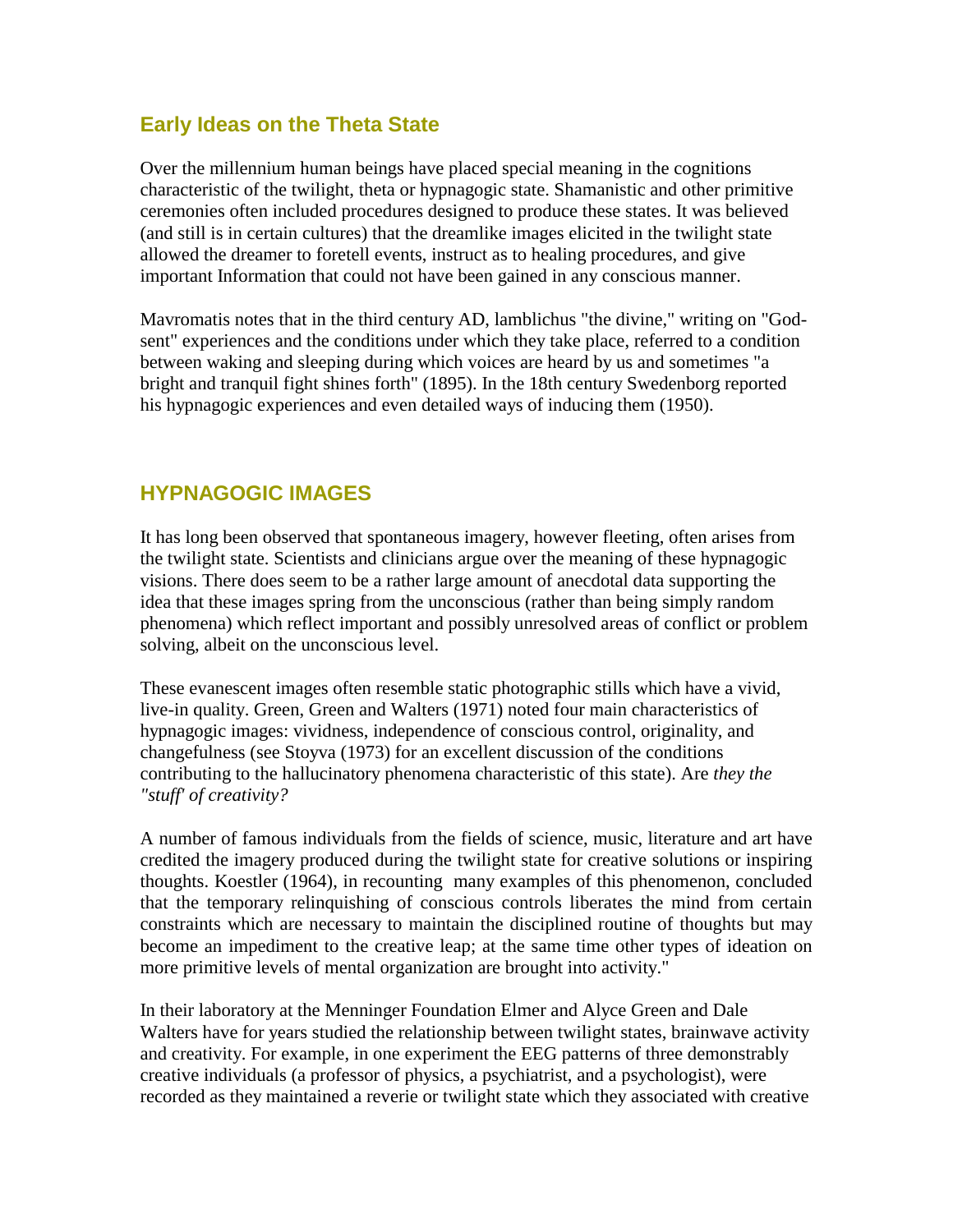thoughts. Each of these people were self-trained over periods of 15 to 30 years in internal scanning techniques. During the experiment two reported that they had produced what they called their customary hypnagogic-like imagery as they did their internal scanning a looking inward with the exclusion of external stimuli. The third subject. showed a slowing of his alpha EEG frequency down to 8.3 Hz and reported that this was a preliminary mind-quieting, imageless stage in moving toward a deeper state (Green, et al, 1971). Apparently, certain creative individuals do acquire some ability to slow their EEG rhythms as they enter a self-induced twilight state in order to "mine" the hypnagogic gold of creativity.

Commenting on Swedenborg's approach, Van Dusen (1975) stated, "Since childhood Swedenborg had a personal practice that happens to be one of the ancient Hindu Yoga and Buddhist ways of enlightenment ... He would relax, close his eyes, and focus in on a problem with total concentration. At the same time his breathing would nearly stop. Awareness of the outer world and even bodily sensation would diminish and perhaps disappear. His whole existence would focus on the one issue he wanted to understand... The problem he was concentrating on would blossom out in new, rich and surprising ways."

With regard to creativity Deikman (1969, 1971) proposes that in the twilight or theta state a new vertical organization of concepts takes place, that is, an organization of the non-linear "logical" kind which permits intercorrelationships of extensive, and normally entirely unrelated, and diverse schemata.

### **MODERN RESEARCH AND THE TWILIGHT STATE**

Modern-day sleep researchers have defined the twilight sleep in terms of brainwave patterns and eye movements. Sleep researchers Foulkes and Vogel (1964), for example, spoke of the drowsy period just preceding Stage 1 sleep as characterized by a slowing of the alpha rhythm (8 - 12 Hz) accompanied by slow rolling eye movements (SEMS). As the individual passes into Stage 1 sleep the slowed alpha rhythm begins to break up and is replaced by an even slower, smaller amplitude theta rhythm (4 - 7 Hz). The duration of this transition, as one falls asleep, from a relaxed, waking alpha pattern to the disappearance of the alpha and the appearance of theta is roughly five to ten minutes. During this rather brief period (which, of course, can be maintained by the L/S device) people typically report emergent, hallucinatory, dreamlike experiences which are more disjointed and brief rather than those dreams associated with rapid eye movement (REM) sleep. Clinicians know that this state can result in the emergence into consciousness of hitherto repressed or forgotten memories. Thus the theta or twilight state is useful for the "mining" of such material.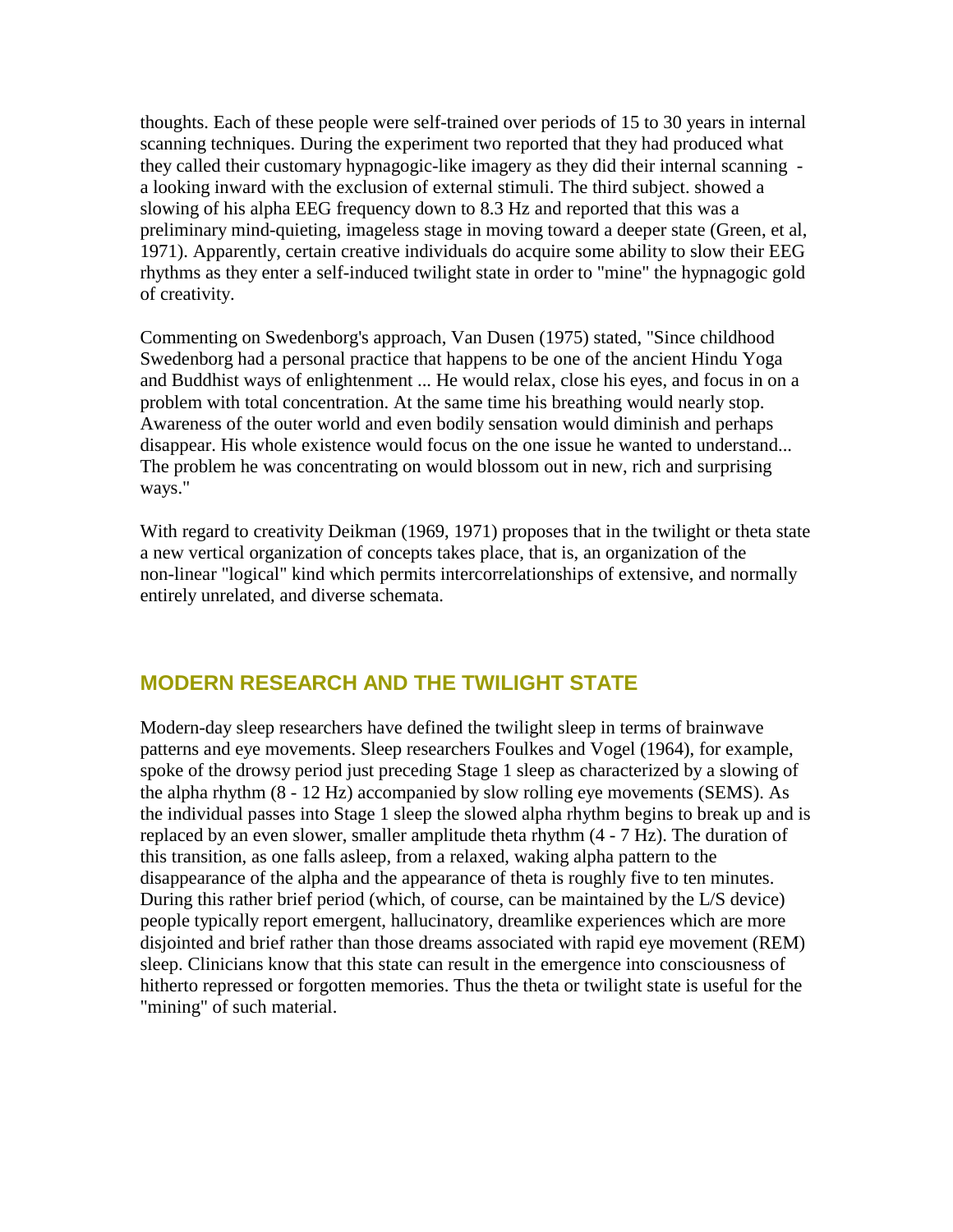#### **Can Memories Be Encoded At The Dominant Brain Frequencies?**

As noted above, anecdotal reports of the recovery or emergence of specific childhood images during theta frequency states (whether induced through the Twilight Learner hypnosis, or the L/S) may be due to the reproduction in the brain, by these procedures, of a frequency (theta), which was indeed the dominant frequency of the individual at the time the experience occurred. Could the reproduction of this early brain wave pattern facilitate the emergence of certain visual memories that were encoded with the EEG pattern that was dominant at that time?

Another hypothesis is that the reduction of cortical arousal that is occurring as one passes from an alpha/beta waking pattern to a theta state decreases the critical defenses and releases the nondominant hemisphere to project certain early memories. This hypothesis rests on the assumption that most traumatic early memories are somehow stored primarily by the nondominant brain. Since it is known that this hemisphere indeed does tend to process much of the negative emotions (Tucker, 1981), perhaps the above assumption and hypothesis are true.

### **Retrieval of Twilight State Material**

Given that "Pandora's Box" can be opened through the gateway of a twilight state the question becomes how does one retrieve the material? The state is so delicate that the emergent thoughts and feelings are easily lost when consciousness returns. One suggestion is teach the client to report verbally (while still in the state) just a word or short phrase to identify the material. Then, after "awakening" the client can flesh-out the experience based on the brief cue words. If the client had been asked to give a more complete verbal description while still in the twilight state it would have brought an abrupt ending to the state. The production of a single key word or phrase usually allows the client to remain in the state and retrieve more material. It has been noted that a number of famous scientist, inventors and creative people learned rather interesting ways to retrieve material from the twilight state. Thomas Edison trained himself to get intuitive and creative solutions to problems by learning to fan asleep standing up against a wall. He would hold one arm out horizontally from the elbow. In his hand was a metal ball. Below, on the floor, was a large metal pan cover. As he fell asleep, the arm would fall and the ball would be released and clang on the metal pan cover below. This of course would awaken Edison, and he would immediately write down any flashes he remembered.

### **Is Learning Possible In the Twilight State?**

Again, the answer is a qualified yes. Research by TX Barber (1957) showed that subjects were just as suggestible in a fight sleep or in a drowsy condition as when hypnotized. A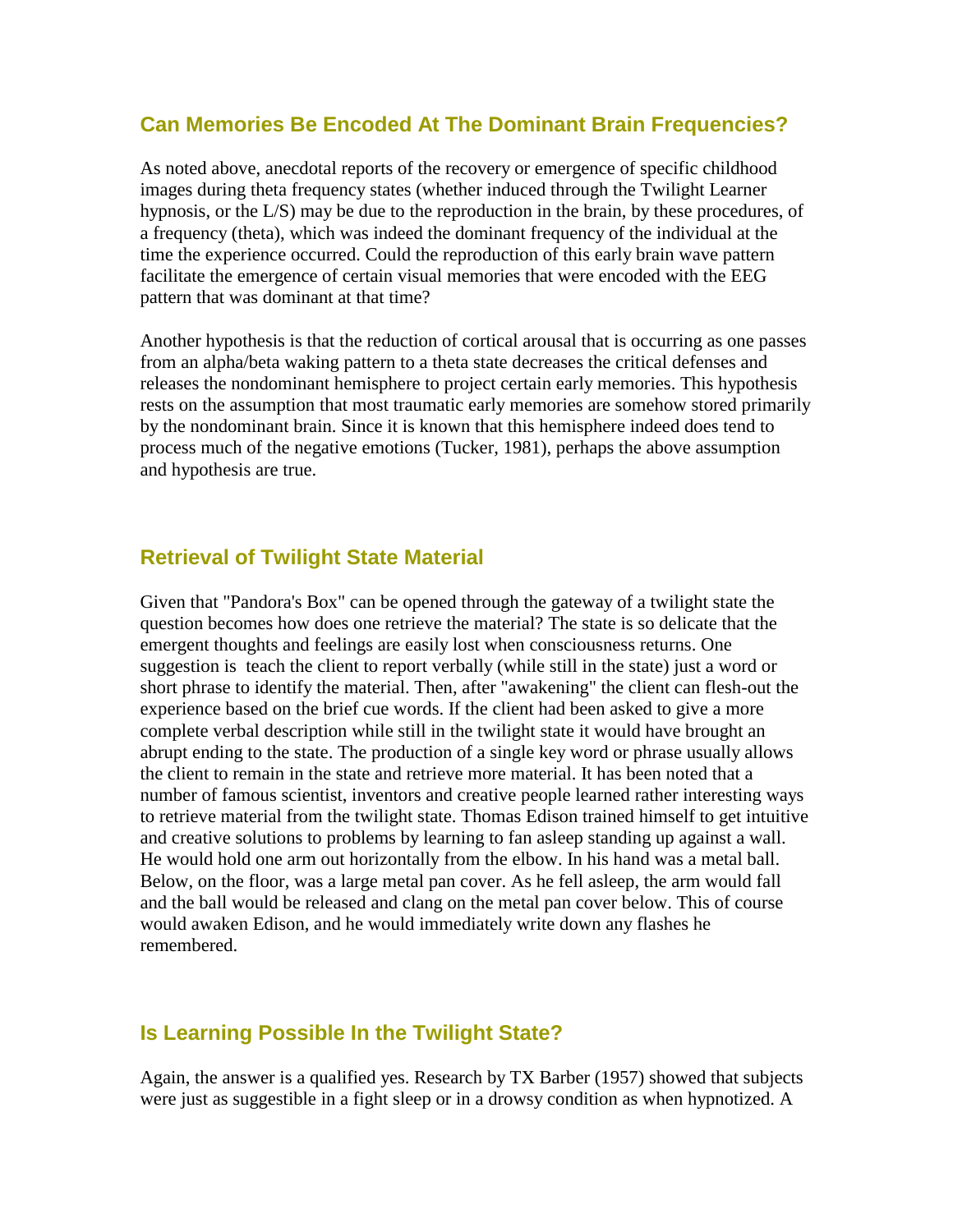remark by one, of the people in his dissertation is significant. "I was just sleepy enough to believe what you were saying is true. I couldn't oppose what you wanted with anything else." Barber stated that at the therapeutic level it is possible that suggestions could be presented to people while they sleep for purposes of helping overweight individuals to reduce, getting heavy smokers to quit, and helping timid people gain confidence.

Experiments carried out by Orne and Evans and their colleagues (Evans, et al., 1966, 1970) verified that an individual in Stage 1 sleep is capable of carrying out purposive behavior in response to suggestions given while he is asleep without any evidence of physiological arousal.

An experiment at Yale University produced a result that supported Barber's conclusions. The study by Felipe (1965) tested the effects of attitude change information presented via tape recordings to subjects during waking, drowsy, and deep sleep conditions. A portion of the attitude change information concerned interracial dating. Felipe used several pre-post attitude scales to measure any change that may have occurred during the three conditions. Only in the condition where the subjects were presented the message while drowsy did the attitude change reach significance. This finding is consistent with the premise that attitude change is potentiated in a drowsy or light sleep because of a lowering of defenses. Changes were negligible in the waking condition perhaps because the defenses were intact. Little or no effect was seen as a result of presenting the material during deeper sleep.

Even if learning during deep sleep is difficult to implement there is a good deal of evidence that learning can take place quite regularly during lighter sleep stages. Moscu and Vranceanu (1967), for example, presented lists of emotional and unemotional words to subjects during the first cycle of sleep. Upon awakening, subjects were able to recall 22% of the words and to recognize 59% of them from a list of 60 words. It is interesting that the subjects recognized more of the emotional than the unemotional words!

### **How About Sleep Learning?**

Rubin (1968, 1970) has examined the Russian sleep learning literature in some detail and has concluded that there is evidence of learning particularly when the technique of "Hypnopaedia" was used. Unlike most other research in this area the Russian experiments incorporate repetitive practice over several days and even months, and there is a great emphasis on producing the correct "set" or expectancy for learning and retention before the presentation of the material.

The Russian investigators determined that retention of the material is optimized if the presentation takes place during the first 30 - 40 minutes of sleep. Rubin (1970) noted that the common denominator among successful sleep-learning studies is that "superficial sleep" (Stages 1 and 2) is the psychophysiological background for maximum receptivity.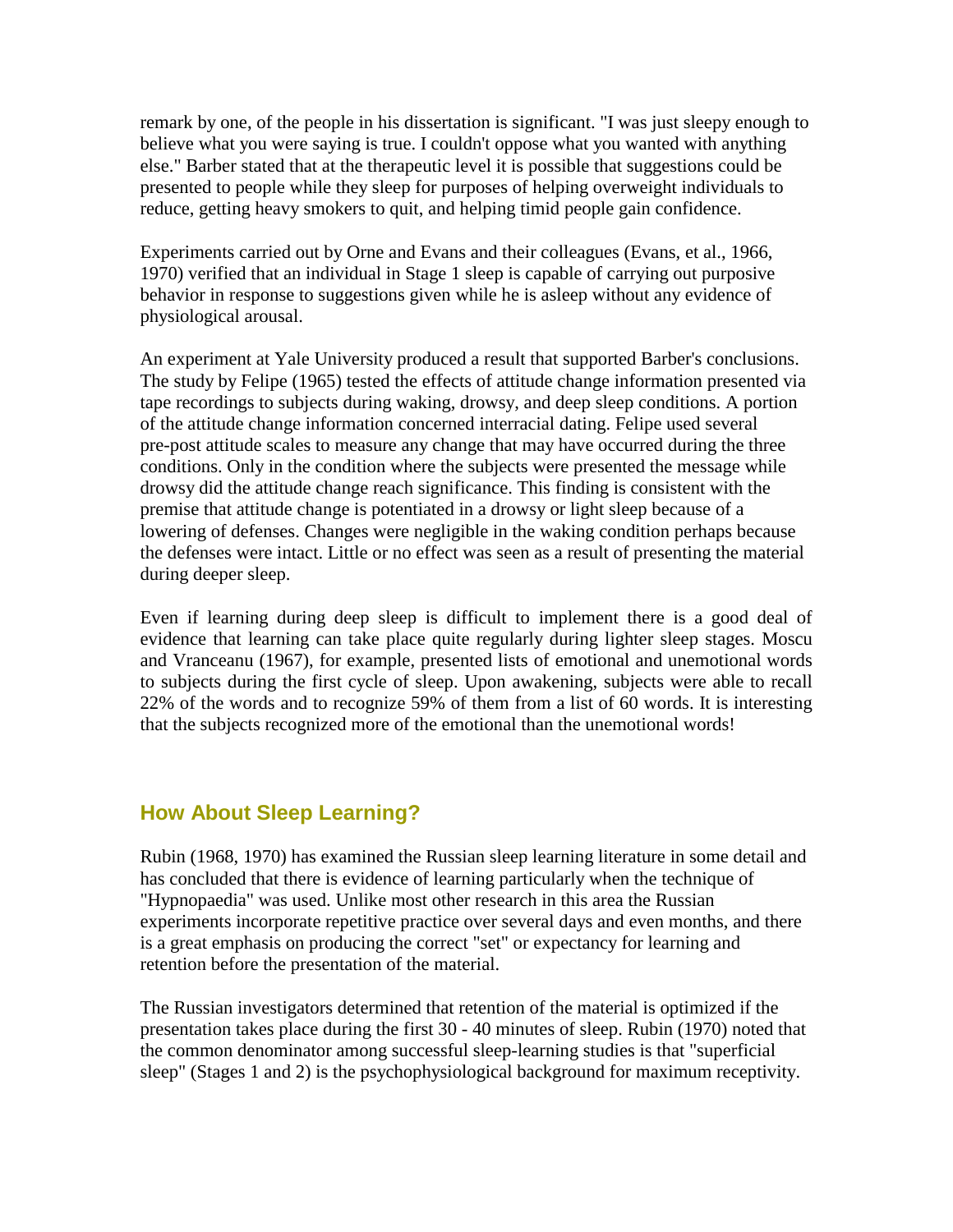### **Biofeedback and Twilight States**

As noted in the cases of the three experimental participants above, the selftraining and discipline required to develop this skill probably took a number of years. Could this ability be trained faster with biofeedback? Joe Kamiya's landmark research at the Langley-Porter Neuropsychiatric Institute in the mid-sixties showed that feedback of a 400 Hz tone whenever alpha EEG was present allowed people to learn to increase the amount of alpha. About 1969 the Menninger Clinic **Psychophysiological laboratory and the** University of Colorado Medical Center's Biofeedback laboratory were each developing alpha and theta feedback systems. The team of Budzynski, Stoyva and Peffer quickly learned that the production of theta rhythms was much more difficult than that of the alpha frequencies. It was discovered however, that preliminary training in the lowering of forehead tension through EMG biofeedback was helpful. In fact, one study (Budzynski, 1976) compared high forehead tension with low tension individuals in the amount of theta EEG they were able to produce with biofeedback. Results showed that the low tension people were able to use Theta EEG biofeedback immediately to enhance the amount of theta energy. The high tension group however, required the preliminary frontal EMG training in order to move into theta training as a second Phase.

### **The Twilight Learner**

In the early'70s Thomas Budzynski, at the University of Colorado Medical Center, developed a more sophisticated biofeedback device called the Twilight Learner (1973, 1976, 1977, 1981, 1986) that would sense the EEG, filter it for both alpha and theta energy, and then, when one or the other of these frequencies were present, turn on one of the two tape recorders, one for alpha and the other when theta was being produced. Each recorder contained a different message - - the alpha recording simply gave reassurance and deepening relaxation suggestions. The theta message was a series of short phrases or affirmations focused on the goal of the therapy. The advantage of this technique is that the affirmations are not resisted by the conscious mind as they are accepted by the unconscious.

In order to help users transition into a theta state the Twilight Learner features a Pink Noise (pleasant white noise) generator, since research had shown that the presentation of a pink noise stimulus promoted the appearance of theta energy in the EEG.

The Twilight Learner allows a therapist to produce a theta state in the client, and maintain it, as positive change verbal or imaginal material is presented. Because the client's critical defenses are decreased in this state the probability of the positive change suggestions being accepted are significantly increased. The preciseness of operation (the unit shuts off the theta tape recorder immediately if the brainwave pattern moves out of theta and into alpha or beta) ensures that the positive change material will not set up resistance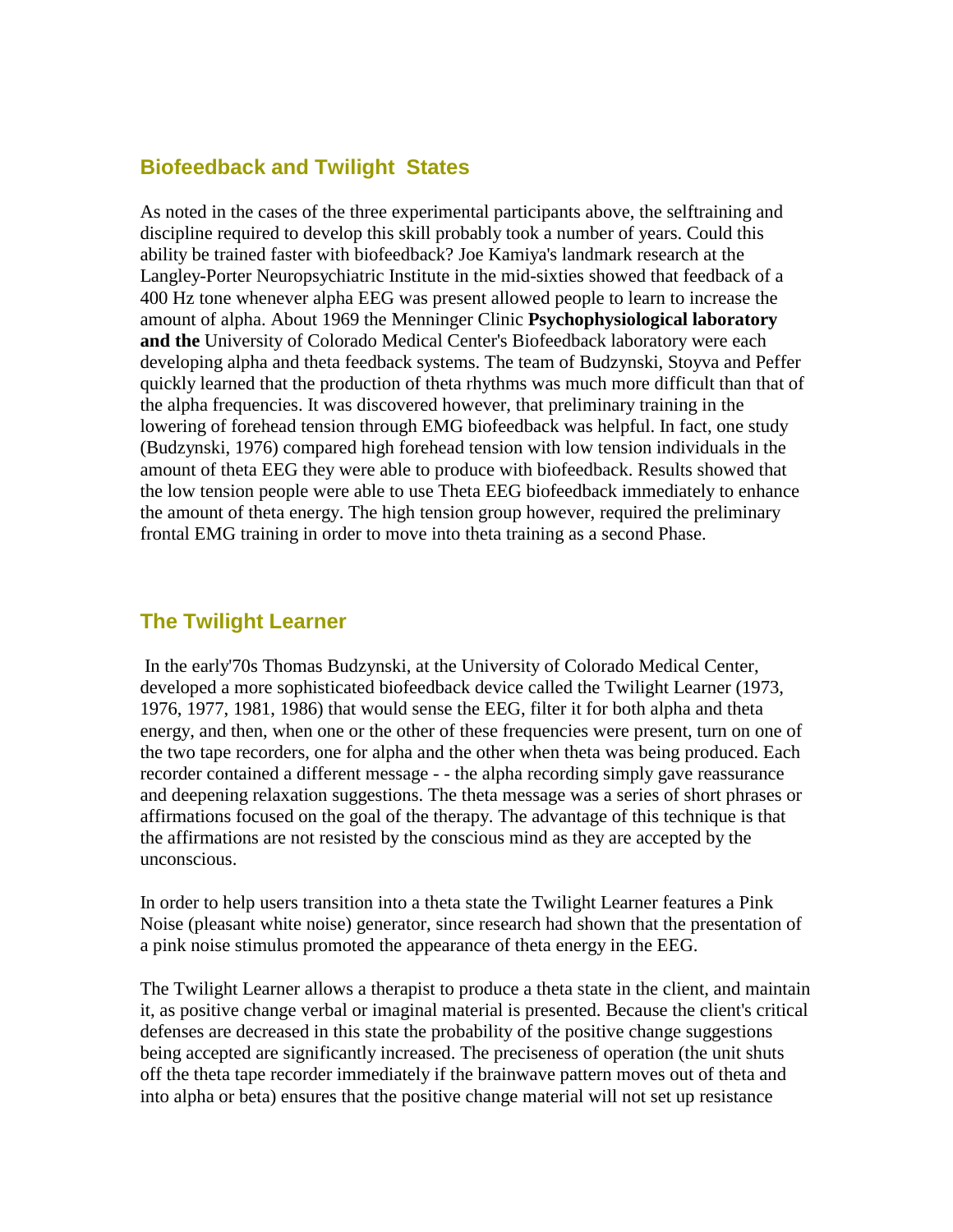defenses in the brain. Such defenses are the reason many consciously processed affirmations do not change behavior.

The subjective experience of twilight learning is one of being quite drowsy, and occasionally hearing a voice. However, if one directs attention to the voice, it will immediately go away. The material is being stored in the brain much the same as verbal information assimilated during anesthetic surgery i.e., it cannot be recalled, but does influence behavior. (Evans and Richardson, 1988).

## **WHY IS THE TWILIGHT STATE IMPORTANT?**

What is the purpose of working with a client in the twilight or theta state? Does the production of this condition allow some advantage over therapy in the normal, conscious state? Why have people been so fascinated with the twilight state over the thousands and perhaps millions of years that humans have had the ability to contemplate such things? We already know that the ancients believed the twilight state, and altered states in general, offered an opportunity to see future events, generate bealing powers, and help with important decision-making.

Contemporary scientists have explored the use of twilight states with clinical applications in mind. Adams and his co-workers (1965), for example, examined the use of sensory deprivation to produce an altered state in order to present prerecorded tape messages intended to facilitate the reduction of symptoms, as well as to increase the self-esteem, selfacceptance and insight in psychiatric patients. The results indicated that the sensory deprivation group, compared with a control group which heard the same message under non-deprivation conditions, experienced more acceptance and more positive change in self-concept measures.

In a fascinating new text, RESTRICTED ENVIRONMENTAL STIMULATION: THEORETICAL AND EMPIRICAL DEVELOPMENTS IN FLOTATION REST (Suedfeld, R (IN FLOTATION REST, edited by Suedfeld, Turner, and Fine), it is shown how the experience of REST is quite functionally similar to a twilight state in that greater access to childhood memories and the uncritical acceptance of external suggestions is facilitated. (Budzynski, 1990)).

Summarizing, The TWILIGHT STATE is important because it represents a state of mind which facilitates the emergence of repressed material as well as creative associations, and the assimilation of certain types of information, both verbal and imaginal, without the usual critical screening which is operative during the waking, fully conscious state.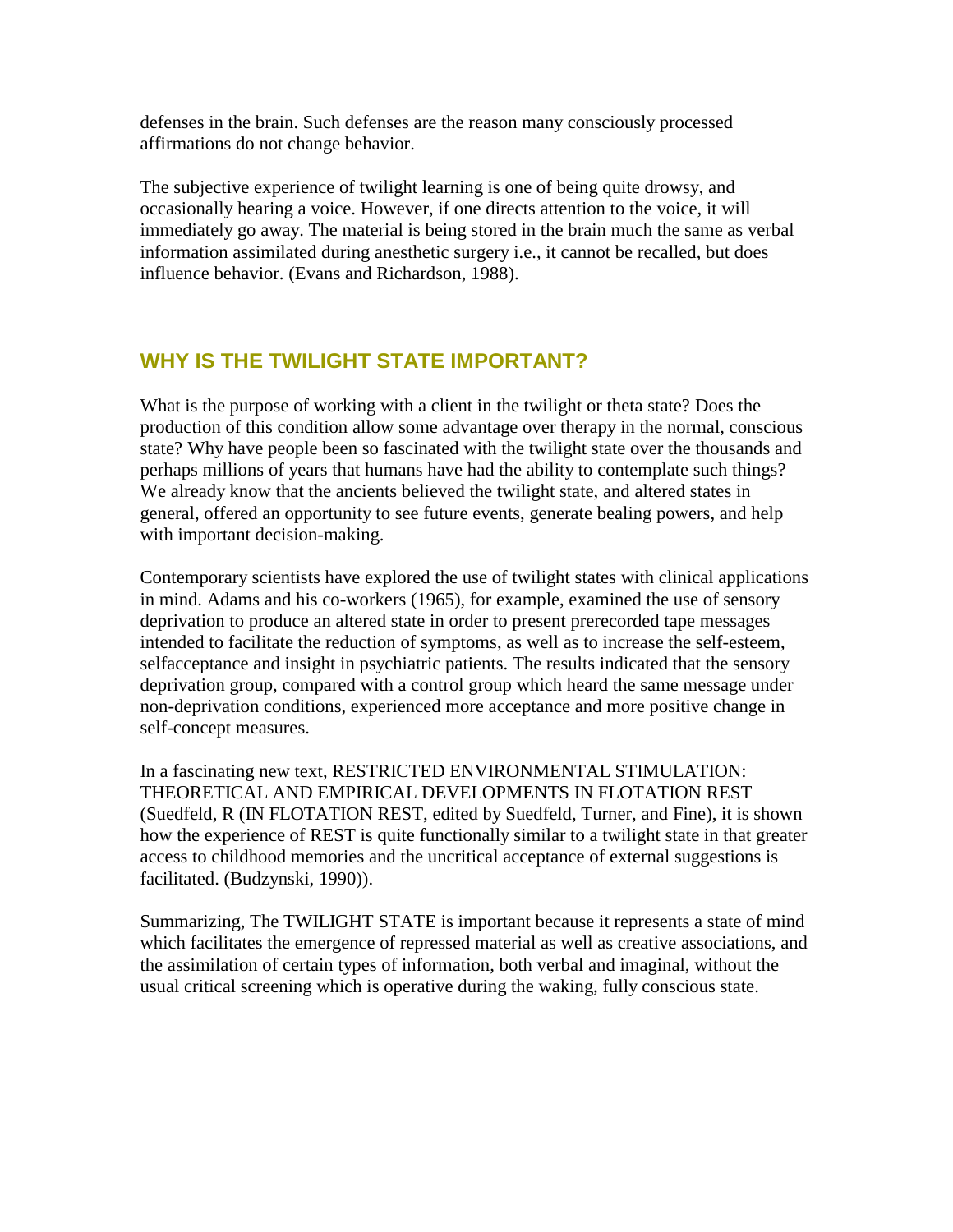## **FACILITATING THE TWILIGHT STATES WITH L/S**

Of practical interest to the clinician who wishes to use a theta state to rescript traumatic experiences, enhance creativity, or, for whatever other reason, is the capability of producing a reliable theta state each session if possible. The L/S devices can be of great assistance in this application. Although most L/S units are not powerful enough to force a theta EEG pattern they can increase the probability of the client's achieving a twilight state. Thus, the L/S device can be used along with the biofeedback device to optimize the production of the desired brainwave state.

When used in conjunction with an alpha/theta or twilight learning biofeedback system, the L/S device helps entrain the proper EEG frequency. As the entrainment begins to occur the biofeedback signals the appearance of the desired frequency, and the client starts becoming aware of the subtle condition in his brain/body experiencing that correlates with the production of the desired brainwave pattern. The L/S and the biofeedback devices thus work together to allow the client:

- 1. To relax faster.
- 2. To produce the desired waveform more precisely.
- 3. To develop the awareness of what experiential state is required to "get back" to this place again.
- 4. To get "there" faster and more reliably.

The fact is that the L/S helps entrain the brainwave frequencies, and if one chooses a frequency that happens to have been the one that was dominant in childhood at the time that the trauma occurred, it may facilitate the memory of the trauma and the rescription to follow.

### **RESCRIPTING**

In the simplest terms, rescripting is used to neutralize traumatic memories. Theory predicts that after mscripting, these negative memories will no longer insinuate themselves into everyday thoughts, attitudes, feelings, and/or behavior. The technique involves, first, the uncovering of the scripts, second, the creation of counter-scripts which present a more positive outcome, and third, the repeated presentation of the counterscript, preferably while in a deeply relaxed or hypnotic state.

The L/S is used both to facilitate the uncovering and the rescripting itself. As noted above, the L/S, during the uncovering, can help produce this deeply relaxed state and, possibly, entrain the EEG pattern that was dominant at the time of the trauma. During the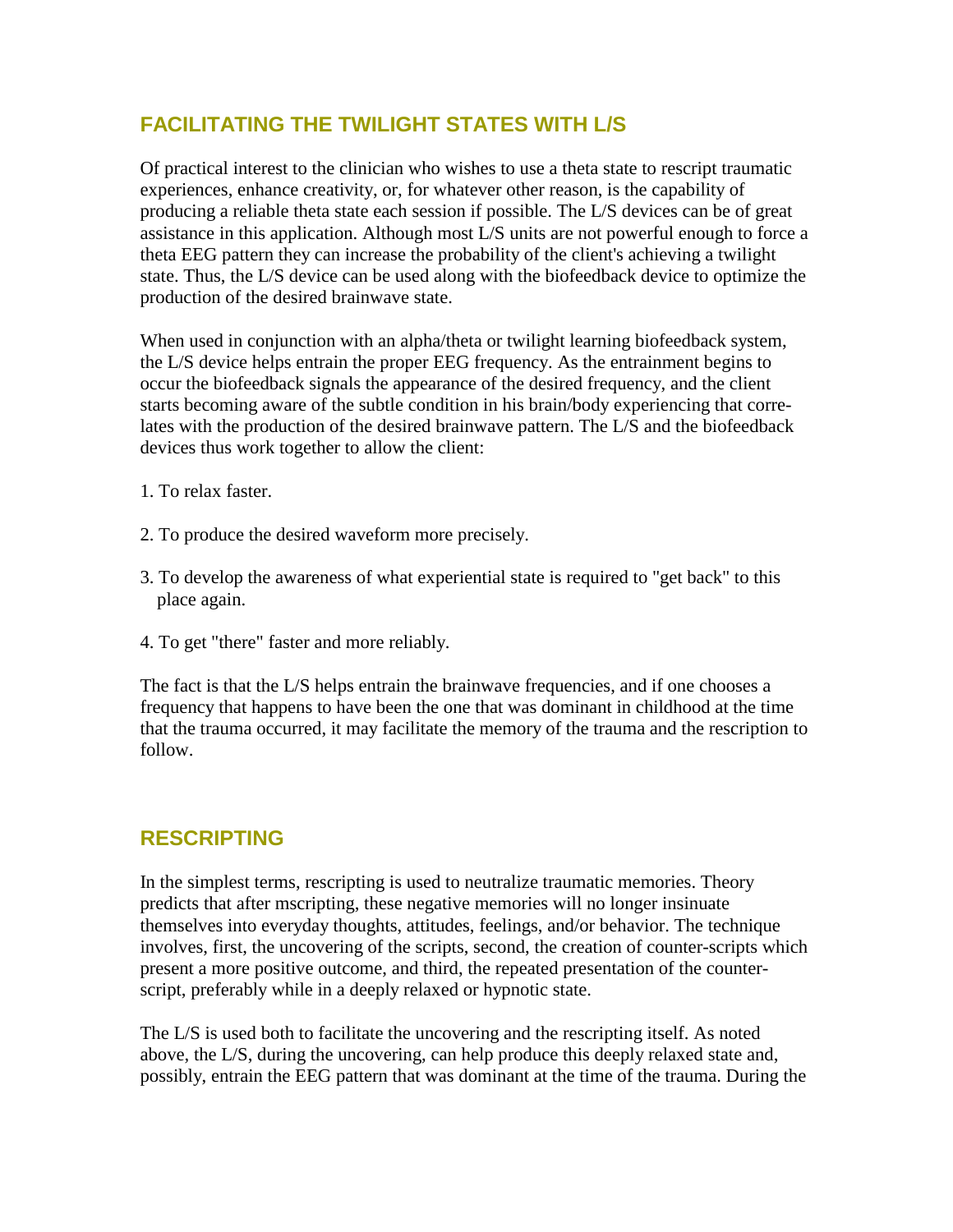rescription phase the L/S again helps produce the deep relaxation (or facilitates the hypnosis) as the positive outcome scene is repeatedly imagined.

## **Uncovering**

As noted above, Richardson & McAndrew showed that a photic-stimulation frequency of 6 Hz produced more imagery than did stimulation frequencies of 10 or 18 Hz. In another study study by researchers Lehmann, Koukou & Andreae (1979), during which subjects were encouraged to absorb themselves in fantasy, 9 percent of imagery reports were given during alpha EEG and 59 percent during theta.

Richardson and McAndrew (1990) stated that, "Of all the many procedures to bring about an equivalent of the naturally occurring hypnagogic state (Schacter, 1979) and which, in turn, facilitate the emergence into awareness of visual imagination images, the easiest, safest and potentially most precise in its effects, is photic stimulation."

In the reports of Glickson (1986), Kooi (1971), and Moses (1970), there is evidence that changes in flash frequency can produce corresponding changes in dominant EEG frequency. These conclusions, along with the data from the previously noted studies, would seem to indicate that the use of L/S may indeed facilitate the uncovering of suppressed or repressed memories in the fbrm of visual flashbacks or at least symbolically coded visual information related to the actual events.

## **GUIDED UNCOVERING**

Typically, a L/S program for uncovering is chosen so as to gently entrain from a waking EEG, ramping down slowly to a deep theta state (4 14z), remaining at this frequency for several minutes and then slowly ramping back up to a final alpha frequency of 10 Hz. This scanning of the lower frequencies increases the probability of triggering early traumatic memories. The therapist, in parallel, has verbally induced a deeply relaxed or hypnotic state and can then proceed to ask if the client would scan back in time to see if there was any memory that may be related to the present difficulty.. In most cases the client can make a verbal response and a dialogue between client and therapist can ensue. The resulting emergence of traumatic material must be handled extremely carefully. The client should be given permission to reveal only what he or she feels can be handled on the conscious level.

NOTE: Uncovering is a very sensitive and potentially anxiety-evoking process and should be attempted only by properly trained mental health professionals.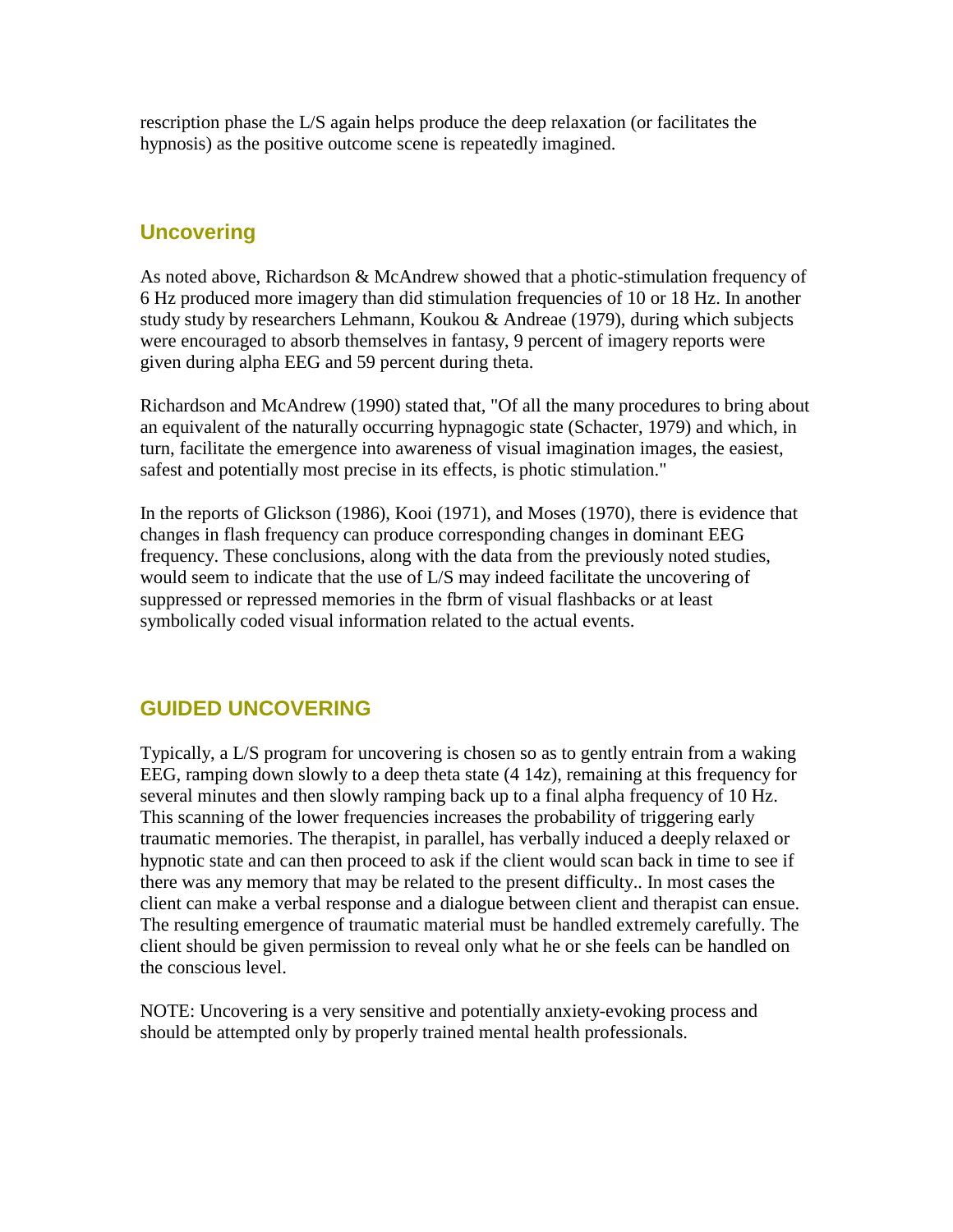### **Repressed Material**

For repressed material it may be necessary to utilize ideomotor signalling (therapist asks the client's unconscious to signal a "yes" response with one finger and a "no" with another finger (Cheek(1976))).

Using this technique the therapist can ask binary questions that can zero in on the time and place if there was a single trauma. A good question therefore, is whether there was primarily one trauma that is provoking the present day difficulties. Single traumas lend themselves to a reasonably simple elimination of these problems through rescripting. Multiple trauma situations may require a good deal more time to neutralize.

At intervals, the therapist can ask if the client can "see" the memory. If so, the therapist can ask if it would be alright for the scene to be brought to consciousness. If there is an affirmative response, the trauma can be discussed later. If there is a "no" response then more binary questioning is necessary to fill in more detail. In certain cases there may not be any visual component available and the memory must be fleshed out with strictly binary questions.

If the client is unable or unwilling to respond even with the YES/NO finger signals then it can be suggested that some of the material may surface during a dream or in some unguarded moment. Having the client w-rite a quick, "off the top of the head" autobiography of the early years may bring out such material. The Neurolinguistic (NLP) procedures are particularly well adapted to the uncovering process. For example, asking the client to imagine himself in a theater and a movie of some important early experience is about to begin. The movie starts out as a tiny projection on the screen. It can also be fuzzy and out-of-focus so as to protect from the elicitation of too high an anxiety level. The client then, at his own rate, gradually increases the size and clarity of the movie until he can see it clearly. A final phase of this movie technique is to have the client "move into" the movie and experience it. (See also Emmett Miller's Software for the Mind (1987) for excellent uncovering and rescripting ideas). Finally, photos from childhood often help to spring loose these memories.

### **APPLIED RESCRIPTING**

One of the first therapists to write about the process known here as rescripting was Pierre Janet (1889) in his thesis, Vautomatisme *Psychologique.* (The description from this French work was translated by Nemiah (1984). A young woman who suffered from a great variety of frightening symptoms including intermittent blindness in her left eye, convulsions, pain, delirium, and, some years before, experienced scabs on the left side of her face. Interestingly, the scabs disappeared just before the left eye blindness and a left-sided facial anesthesia occurred. During hypnosis Janet discovered that when the patient was very young she had been forced to sleep with a child whose face was covered with scabs. Janet then took her back to that memory but suggested that the other child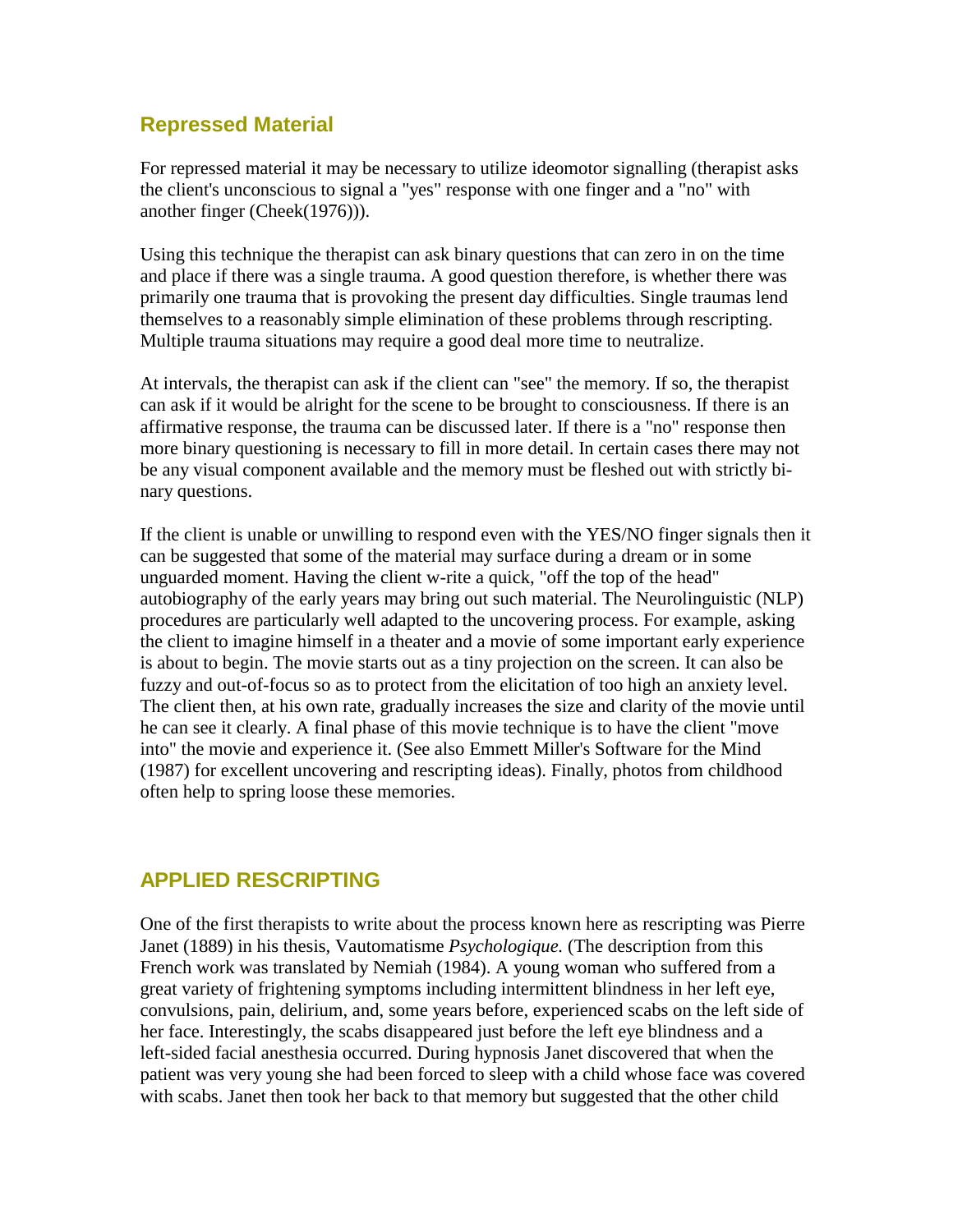was very attractive and had no scabs. It was necessary to repeat the scene twice before the patient was willing to caress the face of the other girl whereupon the normal sensations returned to the left side of her face, and when she was awakened, she saw dearly with her left eye.

John Lilly (1972) referred to the process of first interrogating the human biocomputer, and second, programming the biocomputer. Schultz and Luthe (1959) called it, "Getting answers from the unconscious." After getting the answer, a specialized Autogenic phrase would be generated and the client would then recite the phrase while in a deep Autogenic state. Budzynski (1981) rescripted from a theta state, as did Green and Green (1986), who believed that the theta state was, "the royal road to the unconscious."

# **The Menninger 6-Step Process for Programming the Unconscious**

Green and Green (1986) of the Psychophysiology lab at Meninger's, described a six step process for projecting visual images into the unconscious:

1. Move first into a state of EMG quietness and peripheral warmth.

2. While in the state, construct the visualization that is to be planted in the unconscious, a visualization that has already been carefully planned by the cortex, with ambiguities eliminated (for the uncon scious is like a computer in some ways, and tends to take instruc tions literally).

3. Allow awareness to sink down into the theta state with the idea that the unconscious is now listening; it is now in "record mode."

4. Gently project the visualization into the "field of mind" as a Gestalt, with as little left-cortex activity as possible.

5. Terminate the session with a quiet command, such as "do it," "so be it," "the instruction is now terminated," or the like, in order to terminate unconscious receptivity (similar to using the "enter" key in programming a computer).

6. Bring awareness back to the surroundings carefully so as not to dis turb the planted instruction.

## **RESCRIPTING WITH L/S**

The modem version of Janet's method may include biofeedback of relevant responses, L/S entrainment, and a priming process (subliminal) audiotape in the background. The L/S and the biofeedback help shape the deep relaxation and cortical arousal level that is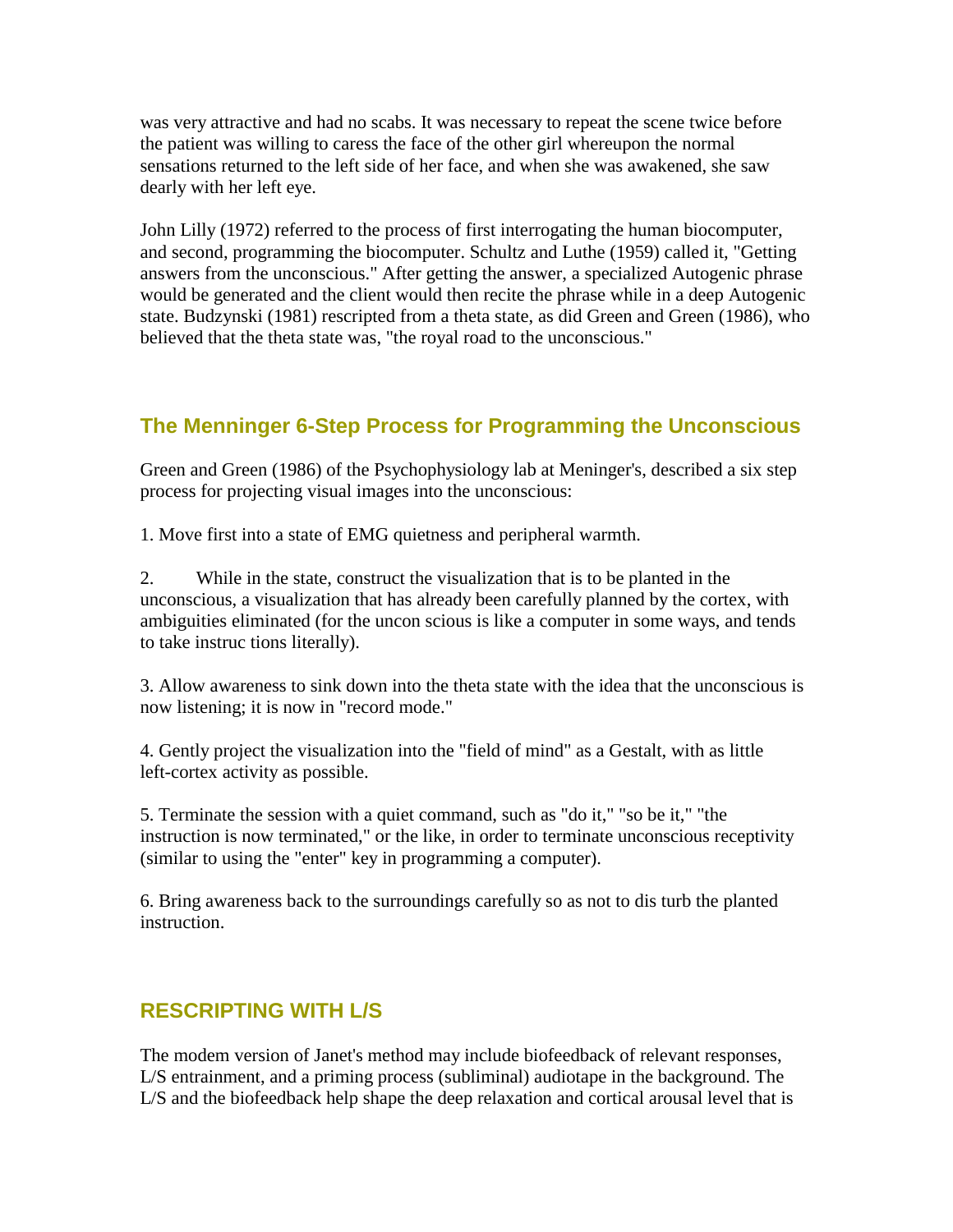optimal for recreating the traumatic memory. The biofeedback is used as a monitor of the physiology such that even below-conscious threshold responses can be detected. Typically, the therapist creates with the client a more adaptive, positive outcome to the original trauma.

### **Developing the Rescription**

Janet rescripted by changing both the patient's response as well as the other person in the scene. Obviously, this appears to be a successful approach. In fact, rescriptions; can take several general forms. The client can change the way he or she was thinking in the situation (cognition), or the external behavior (behavior), or the words that were said (verbal), or any combination of the three. Usually, a change in external or verbal behavior Will produce a change in the other person's behavior and therefore, a different, hopefully more adaptive, outcome.

In recreating the scene it is important that as many sensory modalities as possible be brought into play. The client should be able to see, hear, feel (emotionally), touch, and perhaps even smell and taste in the rescription. Descriptors that involve how one feels should be built in to the scene. For example, at the end of a scene the client might cognize in the scene, "I look around and see and hear him running away, and even though my heart is pounding, I feel triumphant, on top of the world, now."

Here is an example of a rescription of a trauma that was not, by objective standards, much of a trauma at all, but because it occurred while the client was in a semi-conscious state, the triggering verbal statement became a deeply embedded script to be carried out by the body. The case involved a 52 year-old woman who had suffered brain damage as a result of a fall from a horse. After a 3 month hospitalization she developed a painful stinging sensation in her arms, particularly her left. The pain was severe enough that she would not put her arms in sleeves, and she wore a cape even on the coldest winter day. All medical tests, some very sophisticated, had revealed nothing of a causative nature. It was believed that the problem existed in her brain which had suffered damage in the fall. The uncovering involved ideomotor signalling during hypnosis. The client (her unconscious) was asked if it knew the cause of the painful arms and it answered yes. Making a long story short, the triggering stimulus was a remark made by a visiting relative as a nurse was inserting an IV in the client's arm. The remark was, "Gee, that looks like it would sting!" Apparently, the unconscious took this as a command to cause the arm to continue to sting indefinitely. The rescription was simple - an old but wise "Dr. Welby" type physician was introduced to the scene. When the triggering remark was made, the wise physician said, "Oh sure it stings for a few seconds, but then it feels as good as new." When the client awakened, the pain was gone! The scene was repeated under hypnosis in one other session that week. Follow-up at 6 months showed no return of symptoms.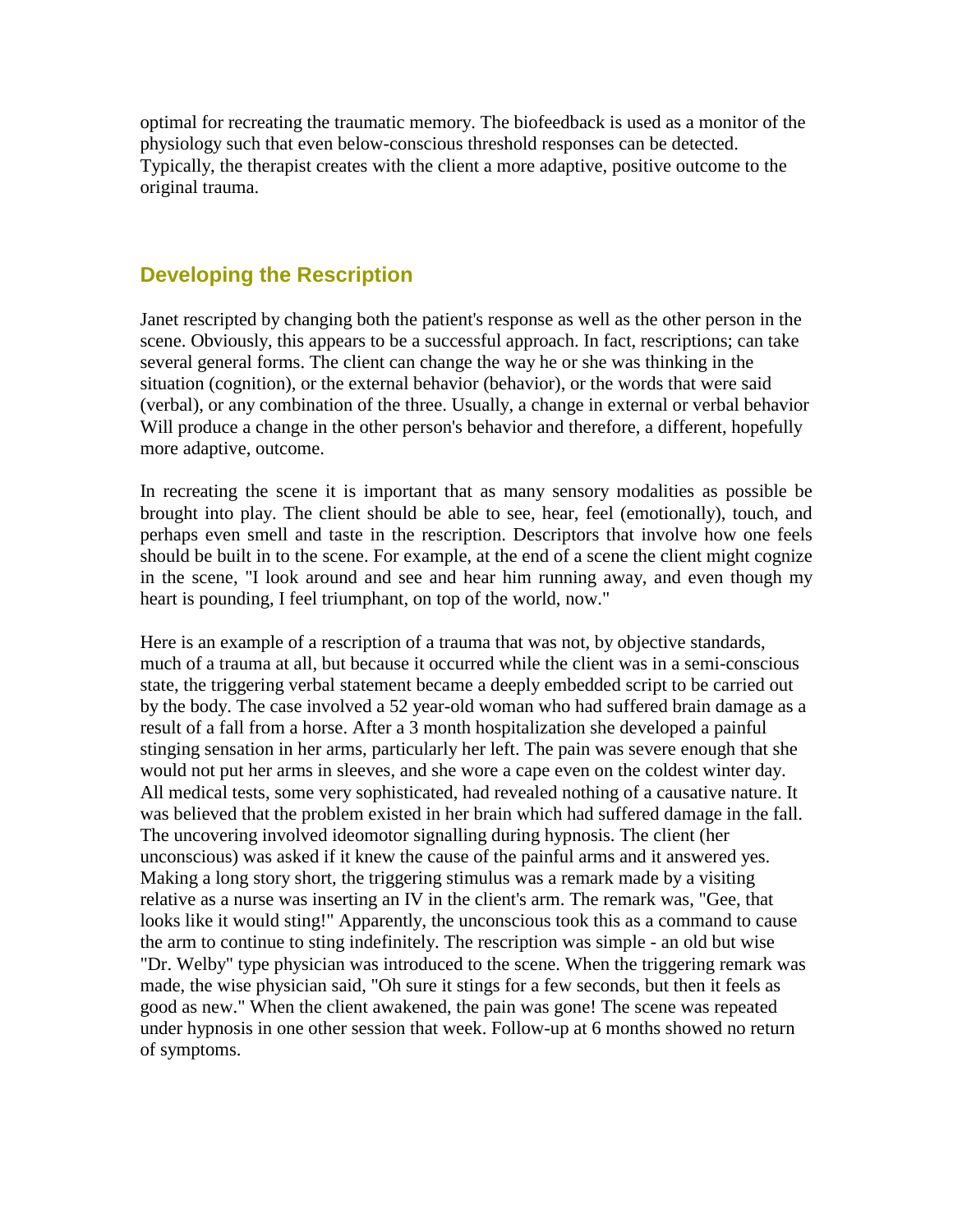Following the rescripting sessions the client is asked to re-image the rescripted scene 6 times each day until the next session. Again, it is very. important that the client generate as vivid as possible each repetition. If this new script is to successfully counter the original trauma, it must accrue a positive power of equal or better strength.

### **BIOFEEDBACK AND L/S**

Can biofeedback be combined with L/S? Yes, in fact the two are quite synergistic - with the biofeedback monitoring able to provide validation of the physiological changes that have taken place during the L/S session, and the US validating the client's belief that he/she can indeed does possess the ability to relax to a deep level. At St. Luke Medical Center's Behavioral Medicine department we often combine L/S with Dr. Budzynski's audiotape programs for stress, self-esteem, appetite or smoking control, along with biofeedback monitoring. Showing the client his physiological record at the end of the session establishes the set or belief that she/he has relaxed deeply during the session. The client now possesses the conviction that not only is it possible to relax to a deep level, but that the positive suggestions presented on the audiotape have been absorbed at different levels as well.

 NOTE: An interesting phenomenon that may happen on occasion is what is called "the guardian response." As some clients begin to relax deeply they may exhibit a heightening of arousal in one physiological system, e.g., EDR (GSR or SCL), as all others move in the direction of lowered arousal. It is as though one must "stand guard" while the others relax. When this happens it signals that the unconscious does not yet trust the development of an unguarded, vulnerable low arousal state. This phenomenon can be tactfully pointed out to the client with the result that it will eventually disappear.

The feeding back of a computerized biofeedback display can be alternated with L/S presentations in order to see if the clients can match their own self-initiated reduction in physiological arousal (anti-stress) with that obtained during the US session.

Chronic pain clients can benefit by combining L/S with pain control audiotapes (see Resources Section) and biofeedback monitoring of selected muscle sites that are ordinarily held at painfully high levels of tension. If this combination is successful there will be a reduction in reported pain as well as physiological changes that are documented by the biofeedback. Again, the biofeedback verification of decreases in muscle tension helps establish the belief that the pain can be reduced.

### **NEW CLINICAL APPLICATIONS**

There are several new applications of US worth mentioning at this time. One is it's use during drug and alcohol withdrawal. Preliminary data indicates that *L/S* may compare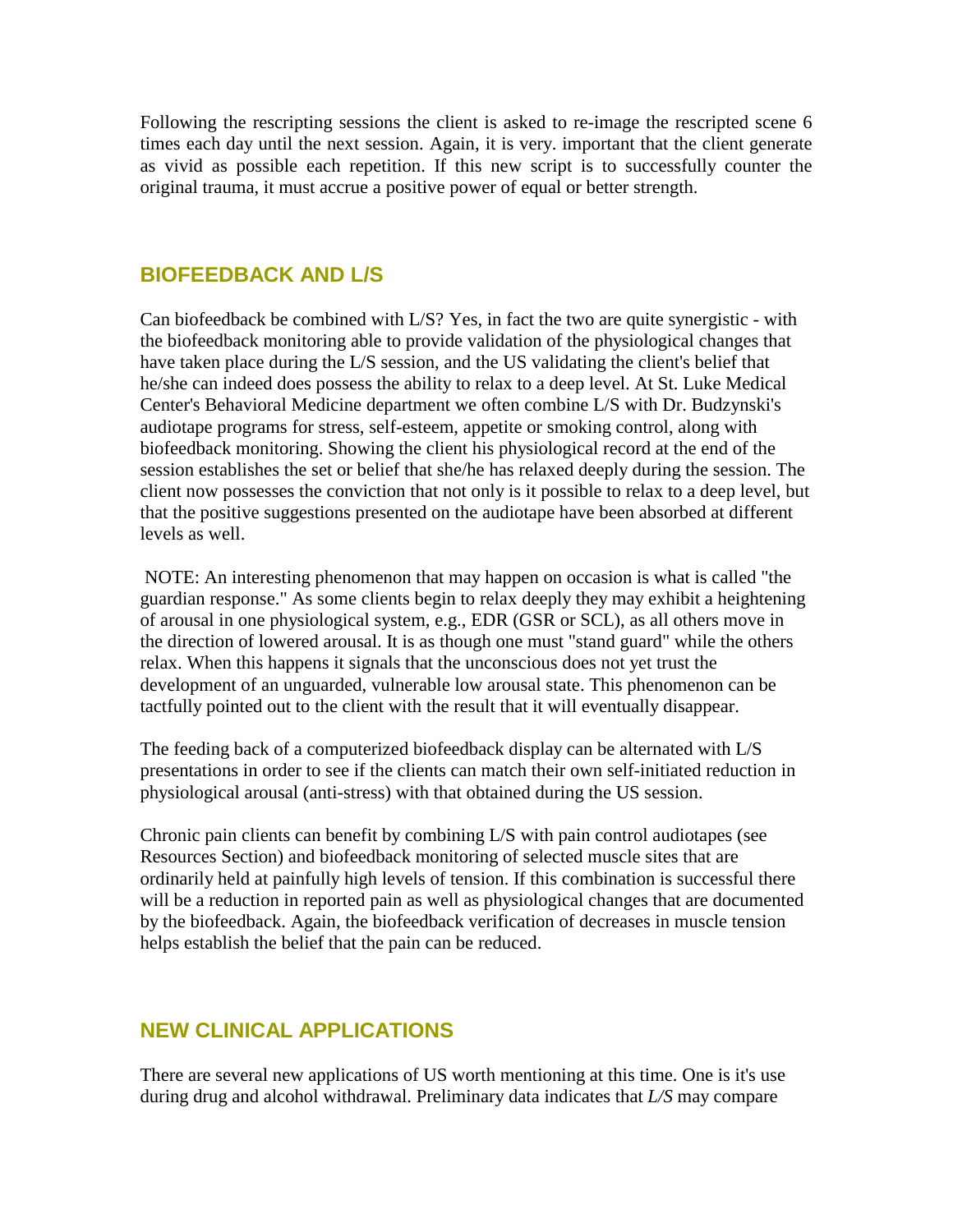favorably with cranial electric stimulation (CES) in the treatment of withdrawal symptoms. Those clients who have been abusing Valium, Xanax, or other tranquilizing prescriptions may experience fewer and less severe symptoms during gradual withdrawal if they can manage daily or at least twice weekly sessions of *L/S* especially at theta frequencies. The alpha and theta frequencies may also help with other types of withdrawal since in most cases the abuser used the drug or alcohol to lower a somewhat hyperaroused cortex and the US can do that with no side effects.

Applications of L/S to certain learning disorders is another area of interest at this time. It would appear, from the anecdotal data gathered thus far, that L/S is very helpful in the training of hyperactive individuals. Thus, for example, Hyperactive ADD (Attention Deficit Disorder) clients seem to concentrate better after a session of L/S. The work of Ruth Jones of Salt Lake City is outstanding in this area of application. Over the last several years she has trained a surprisingly large number of these individuals to greater academic performance through the use of a combination of L/S and CES (cranial electric stimulation).

### **AUDIOCASSETTE PROGRAMS WITH L/S**

At the very least, the US can an entry vehicle for inner space. As such it is admirably suited to carry affirmative verbal information into the brain. As noted above, Twilight Learning accomplishes this by waiting until theta frequencies are seen in the EEG before presenting the change message (CM). However, most self-help, positive information tapes do not require a theta state for assimilation, although a relaxed alpha pattern might indeed optimize the learning. serve as and to it is admirably suited to ferqpast most of the critical defenses, However, many Let's see how self-help tapes might fit into the picture.

#### *An Audiotape Program Can Provide Long-term Structure and Motivation*

Given that the L/S experience is intrinsically interesting, it can, over time, lose its uniqueness if it is used only as "an interesting trip." However, in its capacity as an "entry vehicle" as noted above, L/S becomes the means to the end of communicating important self-change information to the deeper parts of the mind. Relevant, important material can be presented quite precisely through audiotapes as the learner relaxes to the appropriate depth. It is theorized that the more deeply embedded emotional scripts may require a lower EEG arousal state, such as slowed alpha or theta in order to influence them. On the other hand, more nearly rote informational tapes can be presented at a relaxed alpha state. This may typically be achieved via an L/S program that would involve a descent from beta through alpha to theta, remaining there for most of the session, then ramping back up to alpha or beta at program's end. In contrast, the learning of a foreign language vocabulary might take place with an L/S program that stays primarily at 10 Hz alpha. The focus of this application of US is on the assimilation of the tape material rather than the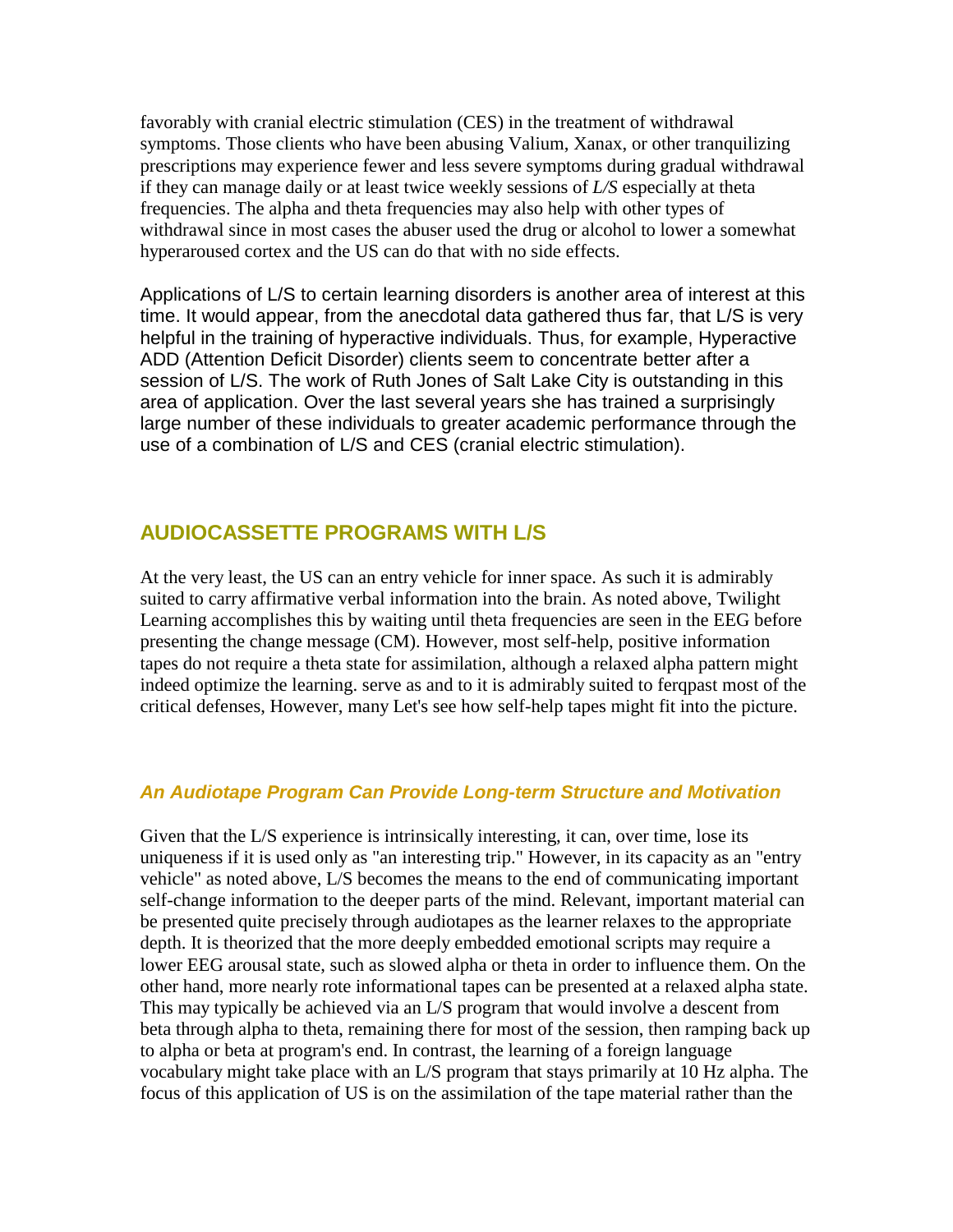experience of the L/S itself. This application therefore does not result in the "declining results" phenomenon often seen when US is employed only for the unique experiential process.

A continuing program of self-improvement can be carried on for an indefinite period through the use of a series of properly structured, sequential, audiotape programs. Thus, the trainee completes sequentially a program on a given theme, e.g., self-esteem enhancement, followed by a series on stress coping. The trainee can then focus on a reaching goals series, before moving on to a fourth series containing appetite control suggestions. One could also continue on through additional programs on exercise, attaining financial security, maintaining health, self actualization and finally, transcendence. Since there is an ever increasing offering of self help programs one could continue with L/S aided self improvement indefinitely.

Recalling that the brain learns by assimilating whatever stimuli are presented to it, if the critical defense systems allow absorption, then the reg ular presentation of positive self esteem enhancing, self change informa tion, within a paradigm that can temporarily lower the shields of these traumatically induced, low self esteem maintained defenses, result in the gradual refinement of self. As the self evolves into one of higher self regard, the critical defenses are automatically removed thus allowing greater freedom of expression, less fear, an increased ability to achieve without self sabotage, and a higher level of satisfaction and happiness.

## **SELECTED REFERENCES**

Adams, H. B. (1965). A case utilizing sensory deprivation procedures. In L P. Ullman & L. Krasner (Eds.), Case Studies in Behavior Modification. New York Holt, Rinehart & Winston.

Adrian, E. D. & Yamagiwa, K. (1935). The origin of the Berger rhythm. Brain, 58,323- 351.

Atwater, R H. (1988). The Monroe Institute's Hemisync process: A Theoretical Perspective. Faber, Va: Monroe Institute.

Bandler, R. (1985). Using Your Brain For a Change. Moab, UT Real People Press.

Barber, T. X. (1957). Experiments in hypnosis. Scientific American, 196, 5461.

Bremer, R (1958a). Physiology Of the corpus callosum. Proceedings of the Association of Research on Nervous Disorders, 36,424-448.

Bremer, R (1958b). Cerebral and cerebellar potentials. Physiological Review, 38, 357- 388.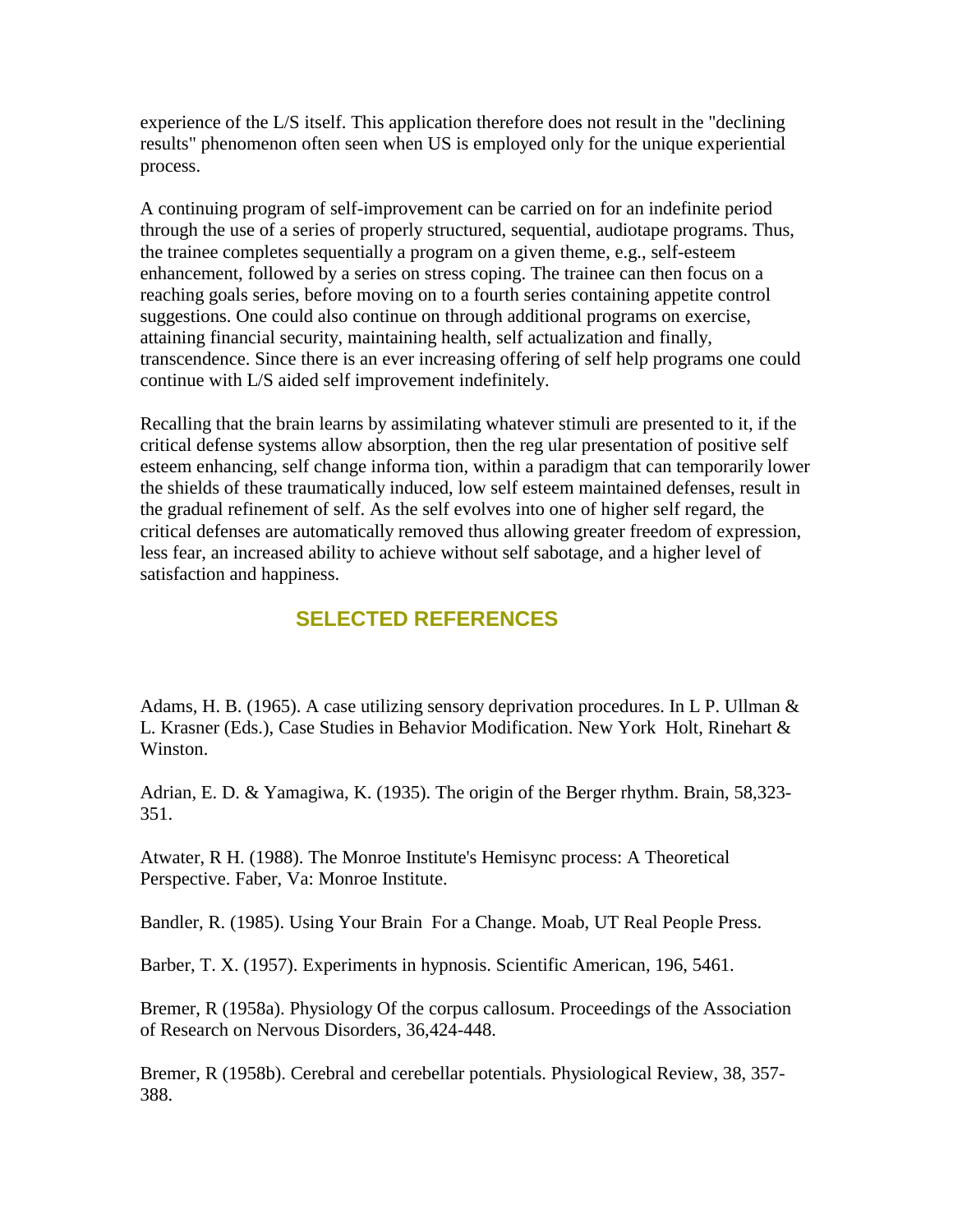Brockopp, G. W. (1984). Review of researrh on Multi-Modal sensory stimulation with clinical implications and research proposals. Unpublished manuscript see Hutchison (1986).

Budzynski, T. (1973). Some applications of biofeedback-produced twilight states. In D. Shapiro, et al (Eds.), Biofeedback and Self-Control: 1972. Chicago: Aldine-Atherton.

Budzynski, T. H. (1976). Biofeedback and the twilight states of consciousness. In G. E. Schwartz and D. Shapiro (Eds.), Consciousness and SelfRegulation, Vol. 1, New York: Plenum Press.

Budzynski, T. H. (1977). Tuning in on the twilight zone. Psychology Today, August.

Budzynski, T. H. (1979). Brain lateralization and biofeedback. In B. Shapin & T. Coly (Eds.), Brain/Mind and Parapgychology. New York: Parapsychology Foundation.

Budzynski, T. H. (1981). Brain lateralization and rescripting. Somatics, 3, 1-10.

BudzynskL T. H. (1986). Clinical applications of non drug induced states. In B. Wolman & M. Ullman (Eds.), Handbook of States of Consciousness. New York: Van Nostrand Reinhold.

Budzynski, T.H. (1990) Heudspheric asymmetry and REST. In Suedfeld,

P Turner, J.W., Jr., & Fine, T.H. (Eds.), RESTRICTED ENVIRONMENTAL STIMULATION, New York: Springer-Verlag.

Cade, C. M. & Coxhead, N. (1979) The Awakened Mind: Biofeedback and the Development of Higher States of Consciousness. New York: Delacorte Press.

Cheek, D. (1976). Short-term hypnotherapy f6t fragility using exploration of early life attitudes. The American journal of Clinical Hypnosis, 18, 75-82.

Davidson, R. J., Ekman, P, Saron, C. D, Senulis, J. A., & Friesen, W. V. (1990). Approach-withdrawal and cerebral asymmetry: Emotional expression and brain physiology. Journal of Personality and Social Psychology, 58,330-341.

Deikman, A. (1969). De-automatization and the mystic experience. In C.T. Tart (Ed.), Altered States of Consciousness. New York: John Wiley & Sons.

Deikman, A. (1971). Bimodal consciousness. Archives of General Psychiatry, 25,481- 489.

Donker, D. N. J., Njio, L., Storm Van Leeuwen, W. & Wienke, G. (1978). Interhemispheric relationships of responses to sine wave modulated light in normal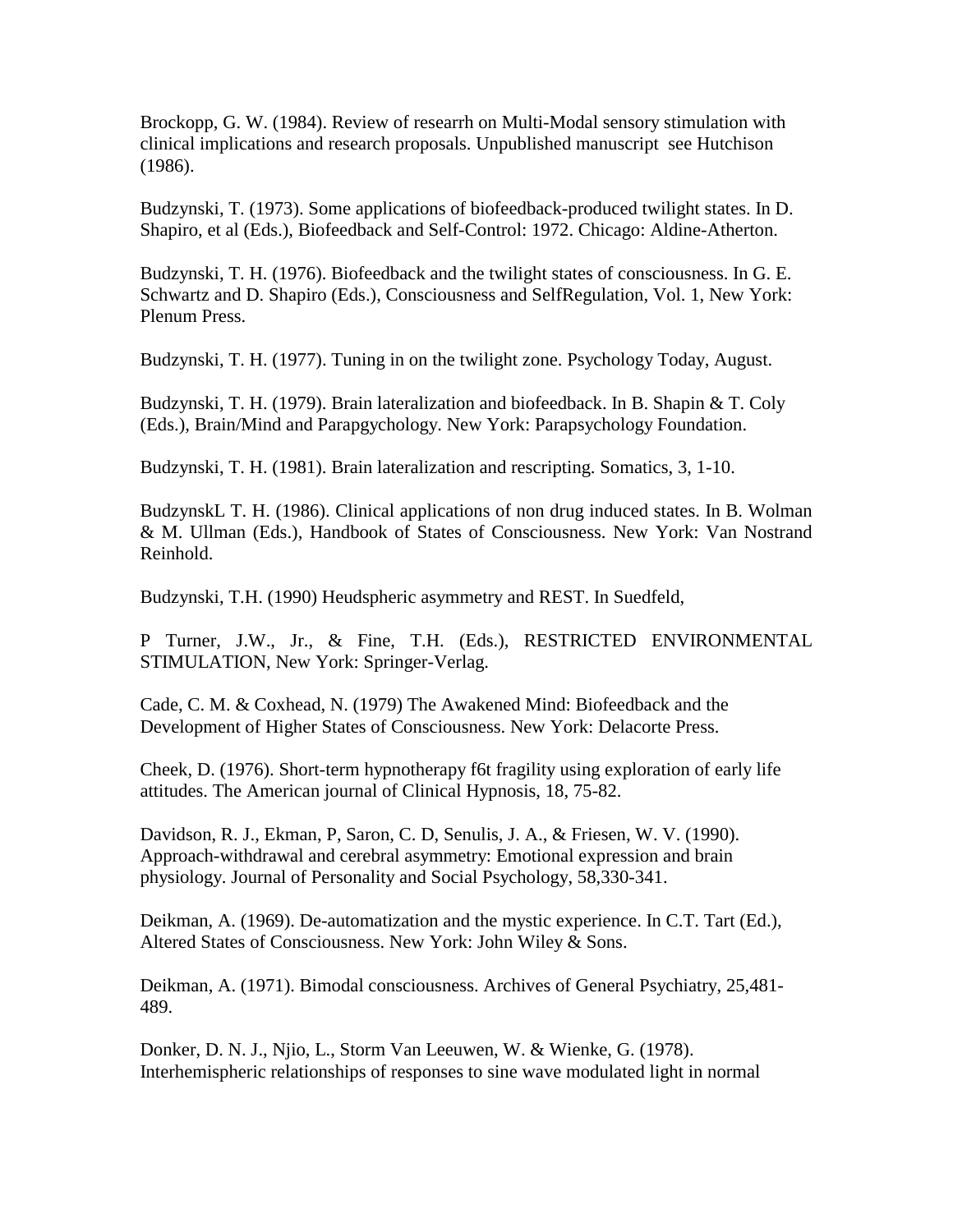subjects and patients. Electroencephalography and Clinical Neurophysiology, 44,479- 489.

Evans, F. J., Gustafson, L. A, OConnell, D. N., Orne, M. T. & Shor, R. E. (1966). Response during sleep with intervening waking amnesia. Science, 152,666-667.

Evans, R J., Gustafson, L. A., OConnell, D. N., Orne, M. T. & Shor, R. E. (1970). Verbally induced behavioral response during sleep. Journal of Nervous and Mental Disease, 1, 1-26.

Evans, C. & Richardson, PH. (1988) Improved recovery and reduced postoperative stay after therapeutic suggestions during general anaesthetic. LANCET, 2, 491.

Felipe, A. (1965). Attitude change during interrupted sleep. Unpublished doctoral dissertation. Yale University.

Foster, D. S. (1990) EEG and subjective correlates of alpha frequency binaural beats stimulation combined with alpha biofeedback. Ann Arbor, MI: UMI, Order No. 9025506.

Foulkes, D. & Vogel, G. (1964). Mental activity at sleep onset. journal of Abnormal Psychology, 70,231-243.

Glicksohn, J. (1986). Photic driving and altered states of consciousness. An exploratory study. Imagination, Cognition and Personality, 6,167-182.

Green, E. E., Green, A. M. (1971). On the meaning of the transpersonah Some metaphysical perspectives. Journal of Transpersonal Psychology, 3, 2746.

Green, E. E. & Green, A. M. (1986). Biofeedback and States of Consciousness. In B. B. Wolman & M. Ullman (Eds.). Handbook of States of Consciousness. New York: Van Nostrand Reinhold.

Hardin& G.F. & Dimitrakoudi, M. (1977). The visual evoked potential in photosensitive epilepsy. In J.E. Desmedt (Ed.), Visual Evoked Potentials in Man: New Developments. Oxford: Clarendon.

Henriques, J. B. & Davidson, R. J. (1990). Regional brain electrical asymmetries discriminate between previously depressed and healthy control subjects. Journal of Abnormal Psychology, 99,22-31.

Hoovey, Z. B., Heinemann, U. & Creutzfeldt, 0. D. (1972). Interhemispheric "synchrony" of alpha waves. Electroencephalography and Clinical Neurophysiology, 32,337-347.

Hutchison, M. (1986). Megabrain. New York: Beech Tree Books. William Morrow.

Hutchison, M. (1990). Special issue on sound/light. Megabrain Report: Vol.1, No.2.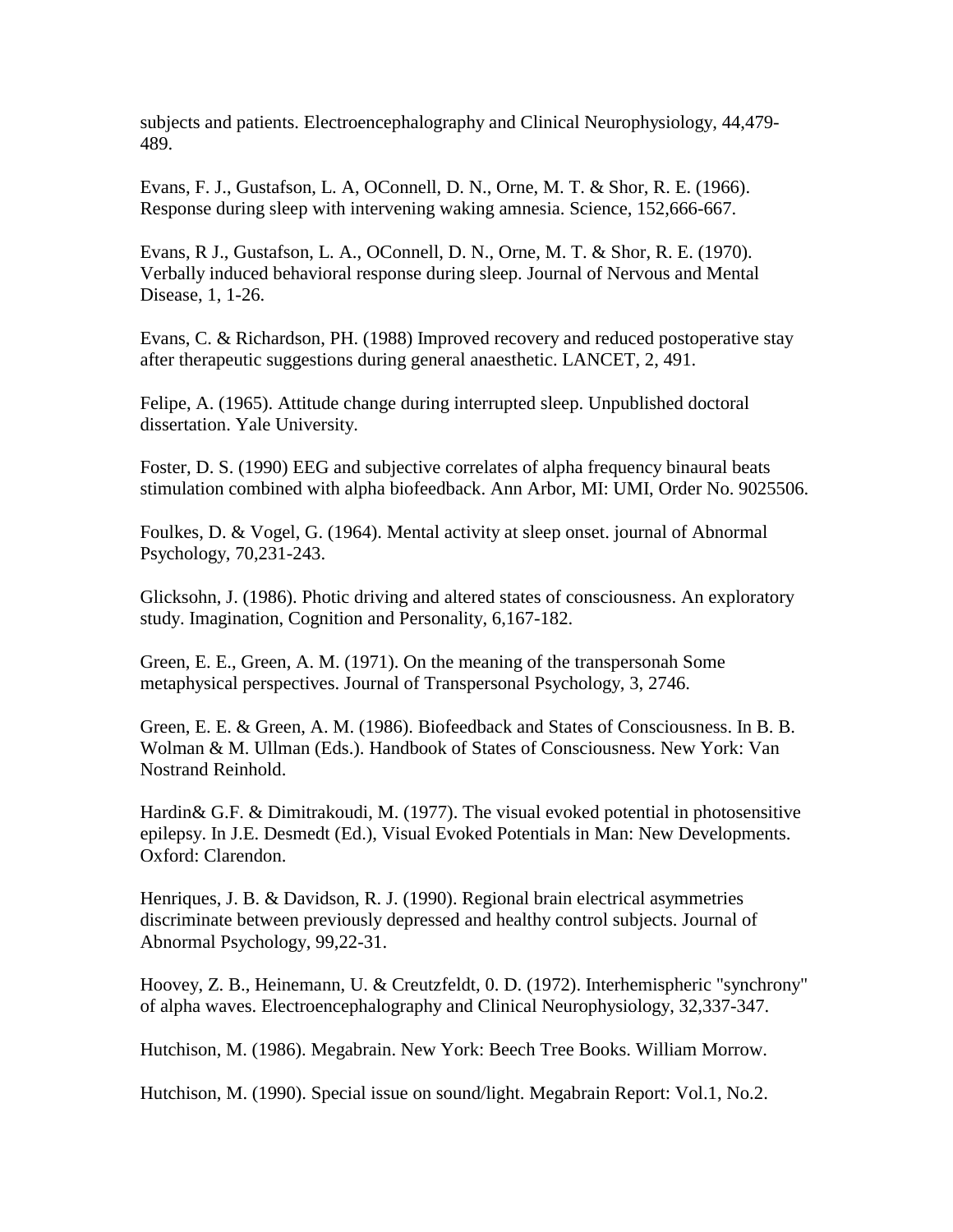lamblichus. The epistle of Porphyry to the Egyptian Anebo. In lamblichus on the Mysteries of the Egyptians, Chaldeans, and Assyrians. Trans. by Taylor, T. London: B. Dobell, and Reeves & Turner, 1895.

Janet, P. (1889). L!Automatisme Psychologique. Paris: Alcan.

Koestler, A. (1981). The Act of Creation. London: Pan Books .....

Kooi, K.A. (1971). Fundamentals of Electroencephalography. New York: Harper & Row.

Kubie, L. (1943). The use of induced hypnagogic reveries in the recovery of repressed amnesic data. Bull. Menninger Clinic, 7,172-182.

Lankton, S. R., & Lankton, C. H. (1983). The Answer Within: A Clinical Framework of Fricksonian Hypnotherapy. New York: Bruner/Mazel.

Leman, K., & Carlson, R. (1989). Unlocking the Secrets of Your Childhood Memories. Nashville: Thomas Nelson.

Lilly, J. C. (1972). Programming and Metaprogramming in the Human Biocomputer. New York: Julian.

Lubar, J. R (1989). Electroencephalographic biofeedback and neurological applications. In J. V. Basmaiian (Ed.), Biofeedback Principles and Practice, New York: Williams & Wilkins.

Mavromatis, A. Hypnagogia: The Unique State of Consciousness Between Wakefulness and Sleep. New York: Routledge & Kegan Paul, 1987.

Miller, E. E. (1987). Software for the Mind: How to program Your Mind for Optimum Health and Performance. Berkeley, CA: Celestial Arts.

Moscu, K. 1. & Vranceanu, M. (1970). Quelques Tesultats concernant Yaction differentielle des mots affectogenes et nonaffectogenes pendant le somneil naturel. In M. Bertini (Ed.), Psicofisiologia del Sonno e del Sogno. Milan: Editrice Vita e Pensiero.

Moses, R. A. (1970). Adler's Physiology of the Eye. Clinical Applications. St. Louis: Mosby.

Nemiah, J. C. (1984). The unconscious and psychopathology. In S., & Meichenbaum, D.New York: John Wiley & Sons, pp. 49 - 87.

Oster, G. (1973). Auditory beats in the brain. Scientific American, 229, 94-102.

Peniston, E. G. & Kulkowski, P J. (1989). Alpha-Theta brainwave training and B-endorphin levels in alcoholics. Alcoholism, 13, 271-279.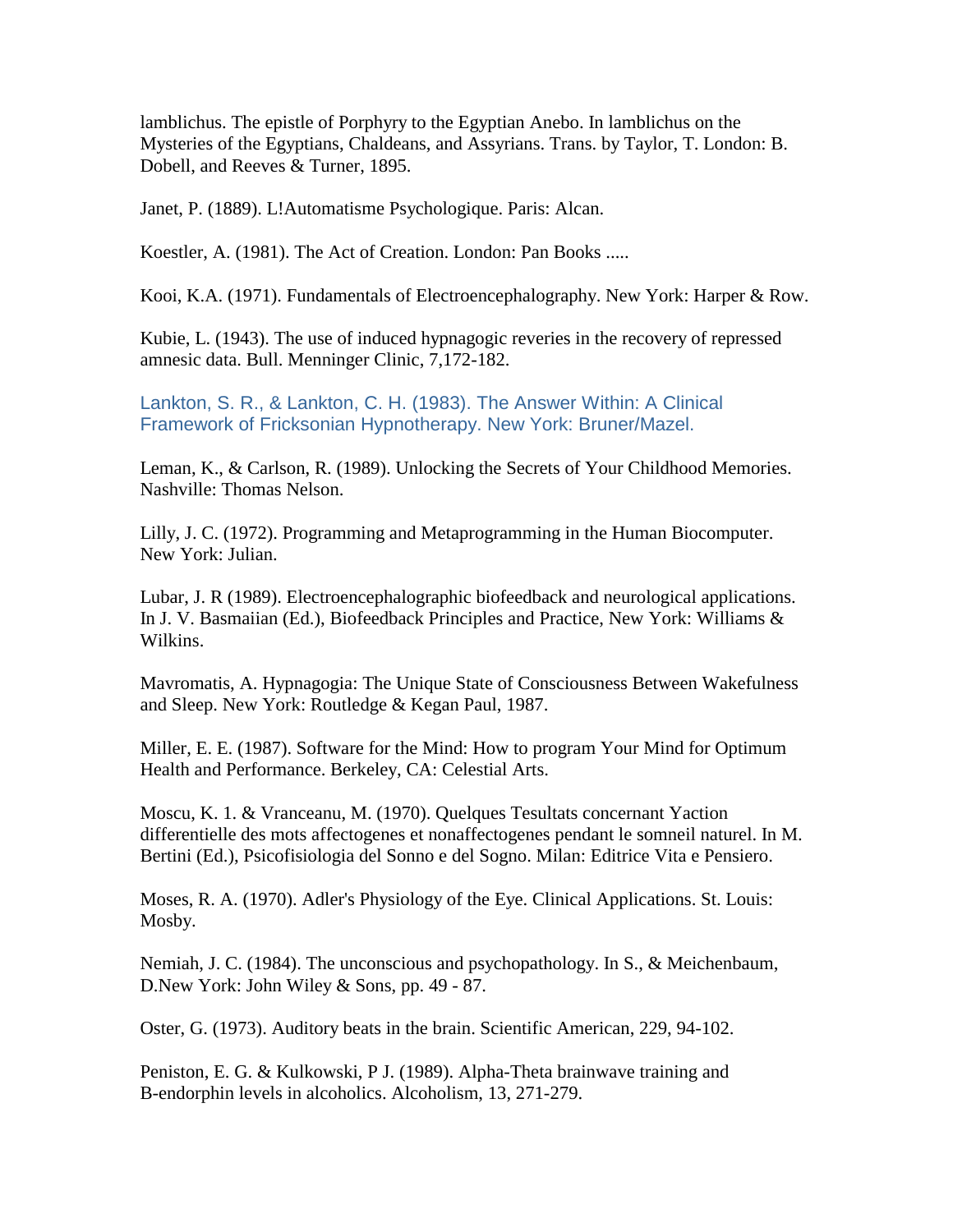Richardson, A. & McAndrew, F. (1990) The effects of photic stimulation and private self-consciousness on the complexity of visual imagination imagery. British journal of Psychology, 81, 381-394.

Rossi, E. L. (1986). The Psychobiology of Mind-Body Healing. New York: W.W. Norton.

Rubin, R (1968). (Ed.), Current Research in Hypnopaedia. London: MacDonald.

Rubin, R (1970). Leaming and sleep. Nature, 226,447.

Schacter, D. L. (1977). EEG theta waves and psychological phenomena: A review and analysis. Biological Psychology, 5,47-82.

Schultz, J. & Luthe, W. (1959). Autogenic Training: A Psychophysiological Approach in Psychotherapy. New York: Grune & Stratton.

Sittenfeld, P., Budzynski, T. & Stoyva, J. (1976). Differential shaping of EEG Theta rhythms. Biofeedback and Self-Regulation, 1, 3145.

Stoyva, J. M. (1973). Biofeedback techniques and the conditions for hallucinatory activity. In McGuigan, F. J. and Schoonover, R. (Eds.), The Psychophysiology of Thinking. New York: Academic Press.

Svyandoshch, A. (1968). The assimilation and memorisation of speech during natural sleep. In F. Rubin (Ed.), Current Research in Hypnopaedia. London: MacDonald.

Swedenborg, E. Rational Psychology Philadelphia: Swedenborg Scientific Association, 1950.

Tomarken, A. J., Davidson, R. J., & Henriques, J. B. (1990). Resting frontal brain asymmetry predicts affective responses to films. Journal of Personality and Social Psychology, 59,791-801.

Townsend, R. E. (1973). A device for generation and presentation of modulated light stimuli. Electroencephalography and Clinical Neurophysiology, 34, 97-99.

Tucker, D. M. (1981). I.,ateral brain function, emotion, and conceptualization. Psychological Bulletin, 89,19-46.

Van der Tweel, L. H. & Verduyn Lunel, H. F. E. (1965). Human visual responses to sinusoidally modulated light. Electroencephalography and Clinical Neurology, 18,587- 598.

Van Dusen, W. (1975). The Presence of Other Worlds. London: Wildwood. House.